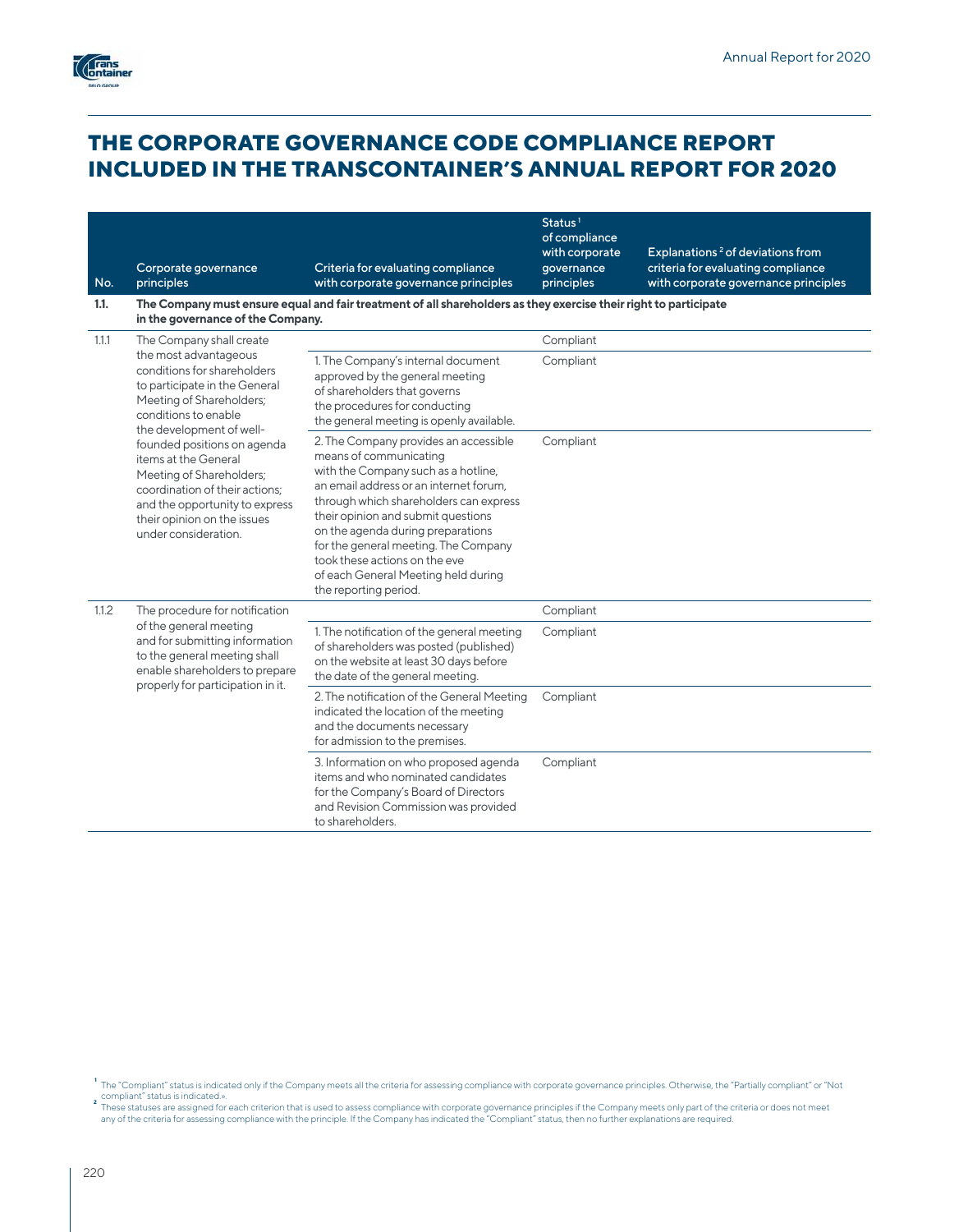| No.   | Corporate governance<br>principles                                                                                                                                                                                                                                                                                                                                                  | Criteria for evaluating compliance<br>with corporate governance principles                                                                                                                                                                                                                               | Status <sup>1</sup><br>of compliance<br>with corporate<br>governance<br>principles | Explanations <sup>2</sup> of deviations from<br>criteria for evaluating compliance<br>with corporate governance principles |
|-------|-------------------------------------------------------------------------------------------------------------------------------------------------------------------------------------------------------------------------------------------------------------------------------------------------------------------------------------------------------------------------------------|----------------------------------------------------------------------------------------------------------------------------------------------------------------------------------------------------------------------------------------------------------------------------------------------------------|------------------------------------------------------------------------------------|----------------------------------------------------------------------------------------------------------------------------|
| 1.1.3 | During preparations<br>for the general meeting<br>of shareholders<br>and at the meeting itself,<br>shareholders were given<br>timely and unhindered<br>access to information<br>and materials on the meeting,<br>and the opportunity to submit<br>questions to the Company's<br>executive bodies and members<br>of the Board of Directors<br>and to communicate with each<br>other. | 1. During the reporting period,<br>shareholders were able to submit<br>questions to the Company's executive<br>bodies and members of the Board<br>of Directors before and during the annual<br>general meeting.                                                                                          | Compliant<br>Compliant                                                             |                                                                                                                            |
|       |                                                                                                                                                                                                                                                                                                                                                                                     | 2. The positions of the Board of Directors<br>(including special opinions included<br>in the minutes) on each agenda item<br>for general meetings conducted during<br>the reporting period were included<br>in the materials for the general meeting<br>of shareholders.                                 | Compliant                                                                          |                                                                                                                            |
|       |                                                                                                                                                                                                                                                                                                                                                                                     | 3. The Company provided access<br>to the list of persons having the right<br>to participate in the general meeting<br>to all entitled shareholders, from<br>the date on which this list was received<br>by the Company, in all cases where<br>general meetings were held during<br>the reporting period. | Compliant                                                                          |                                                                                                                            |
| 1.1.4 | The exercising by a shareholder                                                                                                                                                                                                                                                                                                                                                     |                                                                                                                                                                                                                                                                                                          | Compliant                                                                          |                                                                                                                            |
|       | of the right to call a general<br>meeting, to nominate<br>candidates for executive bodies<br>and to make suggestions<br>for inclusion on the agenda<br>for a general meeting shall not                                                                                                                                                                                              | 1. During the reporting period,<br>shareholders were able to submit<br>proposals for inclusion on the agenda<br>of the annual general meeting for at least<br>60 days after the end of the relevant<br>calendar year.                                                                                    | Compliant                                                                          |                                                                                                                            |
|       | entail undue difficulties.                                                                                                                                                                                                                                                                                                                                                          | 2. During the reporting period,<br>the Company did not refuse to accept<br>proposals from a shareholder<br>on the agenda or candidates<br>for corporate bodies due to typographical<br>errors or other insignificant shortcomings<br>in the shareholder's proposals.                                     | Compliant                                                                          |                                                                                                                            |
| 1.1.5 | Each shareholder shall be able                                                                                                                                                                                                                                                                                                                                                      |                                                                                                                                                                                                                                                                                                          | Compliant                                                                          |                                                                                                                            |
|       | to exercise their right to vote<br>simply and conveniently without<br>impediment.                                                                                                                                                                                                                                                                                                   | 1. The Company's internal document<br>(Internal Policy) contains provisions<br>according to which each participant<br>in a general meeting may request a copy<br>of the ballot, which he/she filled out,<br>certified by the Ballot Committee, before<br>the end of the meeting.                         | Compliant                                                                          |                                                                                                                            |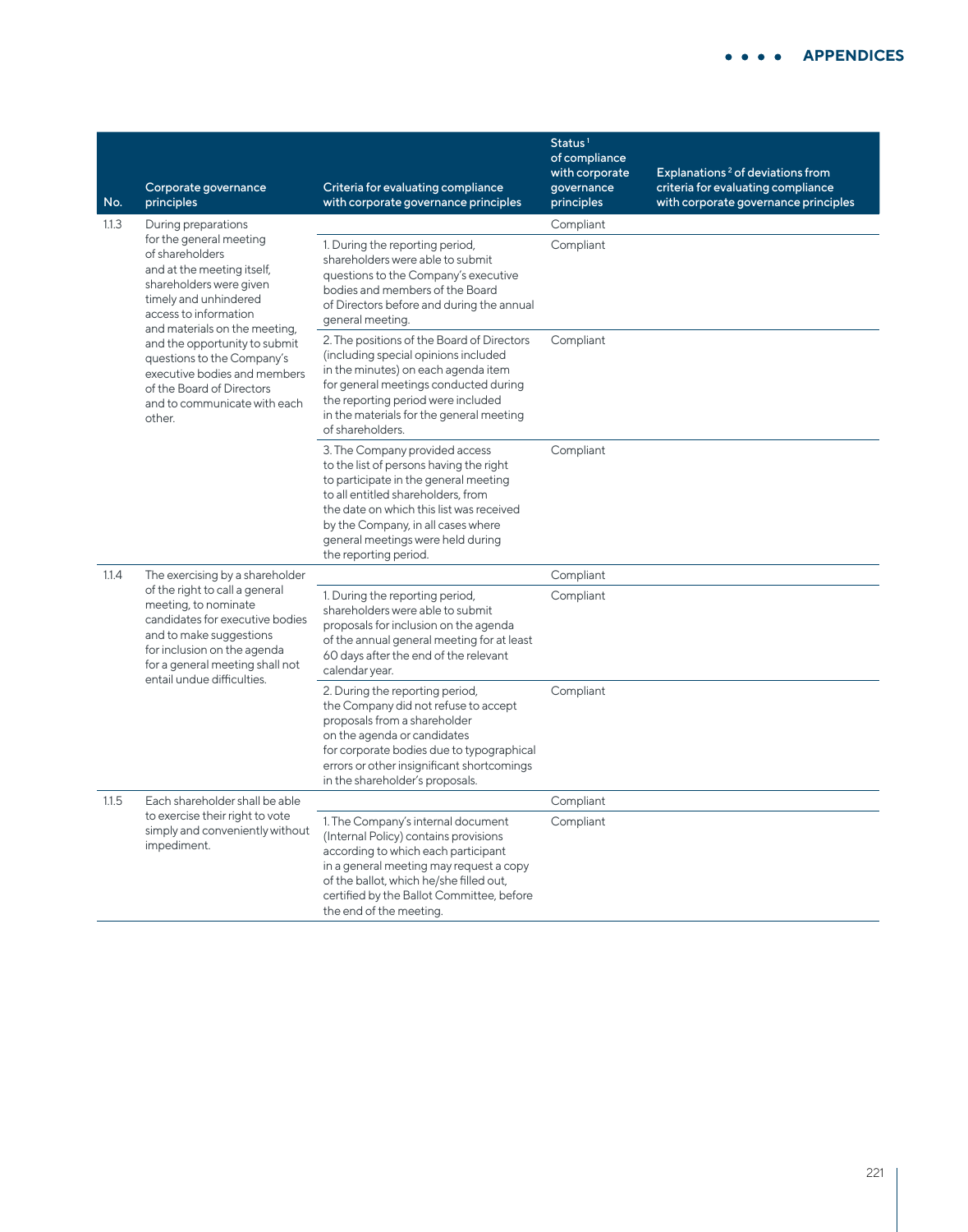

| No.   | Corporate governance<br>principles                                                                                                                                                                          | Criteria for evaluating compliance<br>with corporate governance principles                                                                                                                                                                                                                                                                                                                                         | Status <sup>1</sup><br>of compliance<br>with corporate<br>governance<br>principles | Explanations <sup>2</sup> of deviations from<br>criteria for evaluating compliance<br>with corporate governance principles                                                                                                                                                                                                                                                                                                                                                                                                                                                                                                                                                                         |
|-------|-------------------------------------------------------------------------------------------------------------------------------------------------------------------------------------------------------------|--------------------------------------------------------------------------------------------------------------------------------------------------------------------------------------------------------------------------------------------------------------------------------------------------------------------------------------------------------------------------------------------------------------------|------------------------------------------------------------------------------------|----------------------------------------------------------------------------------------------------------------------------------------------------------------------------------------------------------------------------------------------------------------------------------------------------------------------------------------------------------------------------------------------------------------------------------------------------------------------------------------------------------------------------------------------------------------------------------------------------------------------------------------------------------------------------------------------------|
| 1.1.6 | The procedure established                                                                                                                                                                                   |                                                                                                                                                                                                                                                                                                                                                                                                                    | Compliant                                                                          |                                                                                                                                                                                                                                                                                                                                                                                                                                                                                                                                                                                                                                                                                                    |
|       | by the Company for conducting<br>a general meeting shall ensure<br>that all persons present<br>at the meeting have the equal<br>right to express their opinion<br>and ask questions of interest<br>to them. | 1. At general meetings of shareholders<br>held during the reporting<br>period in the form of a meeting<br>(with shareholders jointly present),<br>sufficient time was provided for listening<br>to reports on agenda items and discussing<br>these items.                                                                                                                                                          | Compliant                                                                          |                                                                                                                                                                                                                                                                                                                                                                                                                                                                                                                                                                                                                                                                                                    |
|       |                                                                                                                                                                                                             | 2. Issues outside the scope<br>of the Work Schedule included<br>preliminary consideration of nominees<br>to the subsidiaries' governance bodies,<br>structure of management remuneration,<br>market research to determine<br>management remuneration levels among<br>transport sector peers, and participation<br>of members of the Board of Directors<br>in professional development programmes<br>for Directors. | Compliant                                                                          |                                                                                                                                                                                                                                                                                                                                                                                                                                                                                                                                                                                                                                                                                                    |
|       |                                                                                                                                                                                                             | 3. When making decisions relating<br>to preparing for and holding general<br>meetings of shareholders, the Board<br>of Directors examined the issue of using<br>telecommunications technologies<br>to provide shareholders with remote<br>access to general meetings during<br>the reporting period.                                                                                                               | Compliant                                                                          |                                                                                                                                                                                                                                                                                                                                                                                                                                                                                                                                                                                                                                                                                                    |
| 1.2   |                                                                                                                                                                                                             | Shareholders shall be provided with equal and fair opportunities to share in the Company's profits by receiving dividends.                                                                                                                                                                                                                                                                                         |                                                                                    |                                                                                                                                                                                                                                                                                                                                                                                                                                                                                                                                                                                                                                                                                                    |
| 1.2.1 | The Company has developed<br>and introduced a transparent                                                                                                                                                   |                                                                                                                                                                                                                                                                                                                                                                                                                    | Partially<br>compliant                                                             |                                                                                                                                                                                                                                                                                                                                                                                                                                                                                                                                                                                                                                                                                                    |
|       | and understandable<br>mechanism for determining<br>and paying dividends.                                                                                                                                    | 1. A Dividend Policy has been developed<br>by the Company, approved by the Board<br>of Directors and disclosed.                                                                                                                                                                                                                                                                                                    | Compliant                                                                          |                                                                                                                                                                                                                                                                                                                                                                                                                                                                                                                                                                                                                                                                                                    |
|       |                                                                                                                                                                                                             | 2. If the Company's Dividend Policy<br>uses the Company's reporting<br>indicators to determine the amount<br>of dividends, the corresponding<br>provisions of the Dividend Policy account<br>for consolidated financial statement<br>indicators.                                                                                                                                                                   | Not compliant                                                                      | The TransContainer's Dividend<br>Policy provides for dividend payouts<br>as a percentage of the Company's net<br>profit under RAS (net of income from<br>the revaluation of financial investments).<br>The Dividend Policy had been developed<br>by the Company before the issue<br>of the Corporate Governance Code<br>recommended by the Bank of Russia<br>and was in line with dividend calculation<br>practices adopted by Russian Railways.<br>The target dividend payout ratio is 25%<br>of the Company's net profit under<br>RAS, but in the reporting period, a total<br>of 78.4% of net profit for 2020 was paid<br>out as dividends, which is more than 85%<br>of net profit under IFRS. |
|       | The Company makes no                                                                                                                                                                                        |                                                                                                                                                                                                                                                                                                                                                                                                                    | Compliant                                                                          |                                                                                                                                                                                                                                                                                                                                                                                                                                                                                                                                                                                                                                                                                                    |

decisions to pay dividends, if such a decision, although not formally in violation of legal requirements, is not economically justified and may lead to a false impression of the Company's operations.

Compliant

1. The Company's Dividend Policy contains clear instructions on the financial and economic circumstances, under which the Company shall not pay

dividends.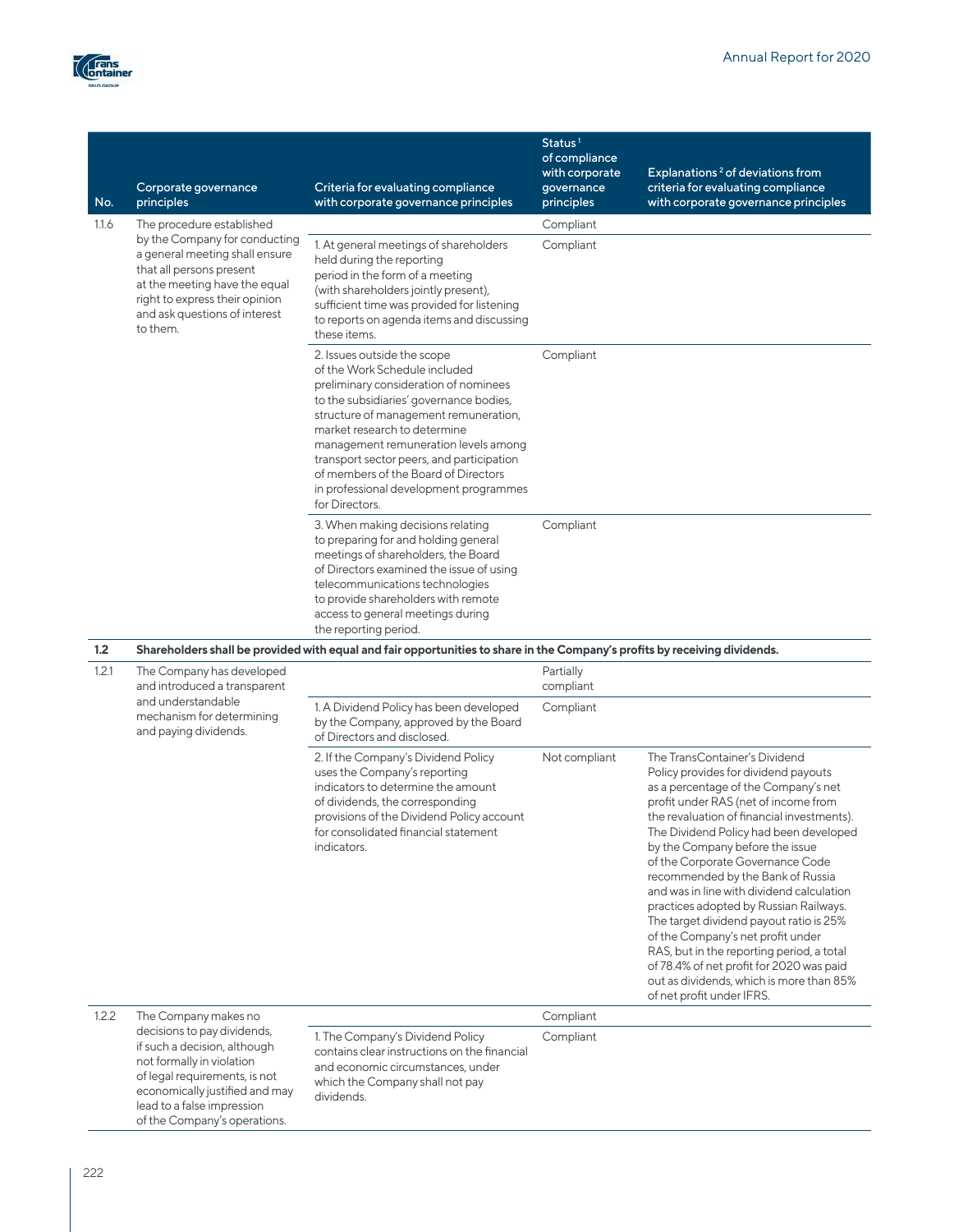| No.   | Corporate governance<br>principles                                                                                                                              | Criteria for evaluating compliance<br>with corporate governance principles                                                                                                                                                                                                                                                                                                                                                                                                                                                                                          | Status <sup>1</sup><br>of compliance<br>with corporate<br>qovernance<br>principles | Explanations <sup>2</sup> of deviations from<br>criteria for evaluating compliance<br>with corporate governance principles                                                                                                                                                                                                                                                                                                                                                                                                                                                                                                                                                                                                                                                                                                                                                                                                  |
|-------|-----------------------------------------------------------------------------------------------------------------------------------------------------------------|---------------------------------------------------------------------------------------------------------------------------------------------------------------------------------------------------------------------------------------------------------------------------------------------------------------------------------------------------------------------------------------------------------------------------------------------------------------------------------------------------------------------------------------------------------------------|------------------------------------------------------------------------------------|-----------------------------------------------------------------------------------------------------------------------------------------------------------------------------------------------------------------------------------------------------------------------------------------------------------------------------------------------------------------------------------------------------------------------------------------------------------------------------------------------------------------------------------------------------------------------------------------------------------------------------------------------------------------------------------------------------------------------------------------------------------------------------------------------------------------------------------------------------------------------------------------------------------------------------|
| 1.2.3 | The Company does not permit                                                                                                                                     |                                                                                                                                                                                                                                                                                                                                                                                                                                                                                                                                                                     | Compliant                                                                          |                                                                                                                                                                                                                                                                                                                                                                                                                                                                                                                                                                                                                                                                                                                                                                                                                                                                                                                             |
|       | the degradation of the dividend<br>rights of existing shareholders.                                                                                             | 1. During the reporting period,<br>the Company did not take actions leading<br>to the degradation of the dividend rights<br>of existing shareholders.                                                                                                                                                                                                                                                                                                                                                                                                               | Compliant                                                                          |                                                                                                                                                                                                                                                                                                                                                                                                                                                                                                                                                                                                                                                                                                                                                                                                                                                                                                                             |
| 1.2.4 | The Company will strive                                                                                                                                         |                                                                                                                                                                                                                                                                                                                                                                                                                                                                                                                                                                     | Not compliant                                                                      |                                                                                                                                                                                                                                                                                                                                                                                                                                                                                                                                                                                                                                                                                                                                                                                                                                                                                                                             |
|       | to prevent the use<br>of methods for gaining profit<br>(earnings) by shareholders<br>at the Company's expense<br>other than dividends<br>and liquidation value. | To prevent the use of methods for gaining<br>profit (earnings) by shareholders<br>at the Company's expense other<br>than dividends and liquidation value,<br>the Company's internal documents<br>have established controls that ensure<br>timely identification and a procedure<br>for approval of transactions with persons<br>affiliated (associated) with significant<br>shareholders (persons entitled to cast<br>votes attached to voting shares) in cases<br>where the law does not formally recognise<br>such transactions as related party<br>transactions. | Not compliant                                                                      | Since no transactions have been identified<br>in the course of audits and reviews<br>of the Company, its internal documents<br>do not provide for controls that ensure<br>timely identification and a procedure<br>for approval of transactions with persons<br>affiliated (associated) with significant<br>shareholders (persons entitled to cast<br>votes attached to voting shares) in cases<br>where the law does not formally recognise<br>such transactions as related party<br>transactions.<br>In transactions with persons affiliated<br>(associated) with significant shareholders<br>(persons entitled to cast votes attached<br>to voting shares), the Company complies<br>with the Russian law.<br>Currently, the Company does not<br>recognise the need for setting up<br>this mechanism. Going forward, if it<br>is reasonably needed, the Company<br>is ready to consider establishing such<br>a mechanism. |

#### **1.3 The Corporate Governance system and practice ensure equal conditions for all shareholders – owners of shares of one category (type), including minority shareholders and foreign shareholders, and equal treatment of them by the Company.**

| 1.3.1 | The Company has created                                                                                                                                                                                               |                                                                                                                                                                                                                                                                | Compliant                                                                                                                         |
|-------|-----------------------------------------------------------------------------------------------------------------------------------------------------------------------------------------------------------------------|----------------------------------------------------------------------------------------------------------------------------------------------------------------------------------------------------------------------------------------------------------------|-----------------------------------------------------------------------------------------------------------------------------------|
|       | conditions for fair treatment<br>of each shareholder<br>by the Company's management<br>and supervisory bodies,<br>including conditions that<br>prevent abuse of minority<br>shareholders by majority<br>shareholders. | 1. During the reporting period, procedures<br>for managing potential conflicts<br>of interest among significant shareholders<br>were effective, while the Board<br>of Directors paid proper attention<br>to conflicts between shareholders if such<br>existed. | Compliant                                                                                                                         |
| 1.3.2 | The Company does not take<br>actions that lead or may lead<br>to an artificial redistribution<br>of corporate control.                                                                                                |                                                                                                                                                                                                                                                                | Compliant                                                                                                                         |
|       |                                                                                                                                                                                                                       | 1. There was no quasi-reacquired stock,<br>or it was not involved in voting during<br>the reporting period.                                                                                                                                                    | Compliant                                                                                                                         |
| 1.4   |                                                                                                                                                                                                                       | to dispose of the shares belonging to them freely and without encumbrance.                                                                                                                                                                                     | Shareholders have been provided with reliable and effective means for accounting for rights to shares, as well as the opportunity |
| 1.4.1 | Shareholders have been                                                                                                                                                                                                |                                                                                                                                                                                                                                                                | Compliant                                                                                                                         |
|       | provided with reliable<br>and effective means<br>for accounting for rights<br>to shares, as well<br>as the opportunity to dispose<br>of the shares belonging<br>to them freely and without<br>encumbrance.            | 1. The quality and reliability of the work<br>carried out by the Company's registrar<br>to maintain a register of owners<br>of securities conform to the requirements<br>of the Company and its shareholders.                                                  | Compliant                                                                                                                         |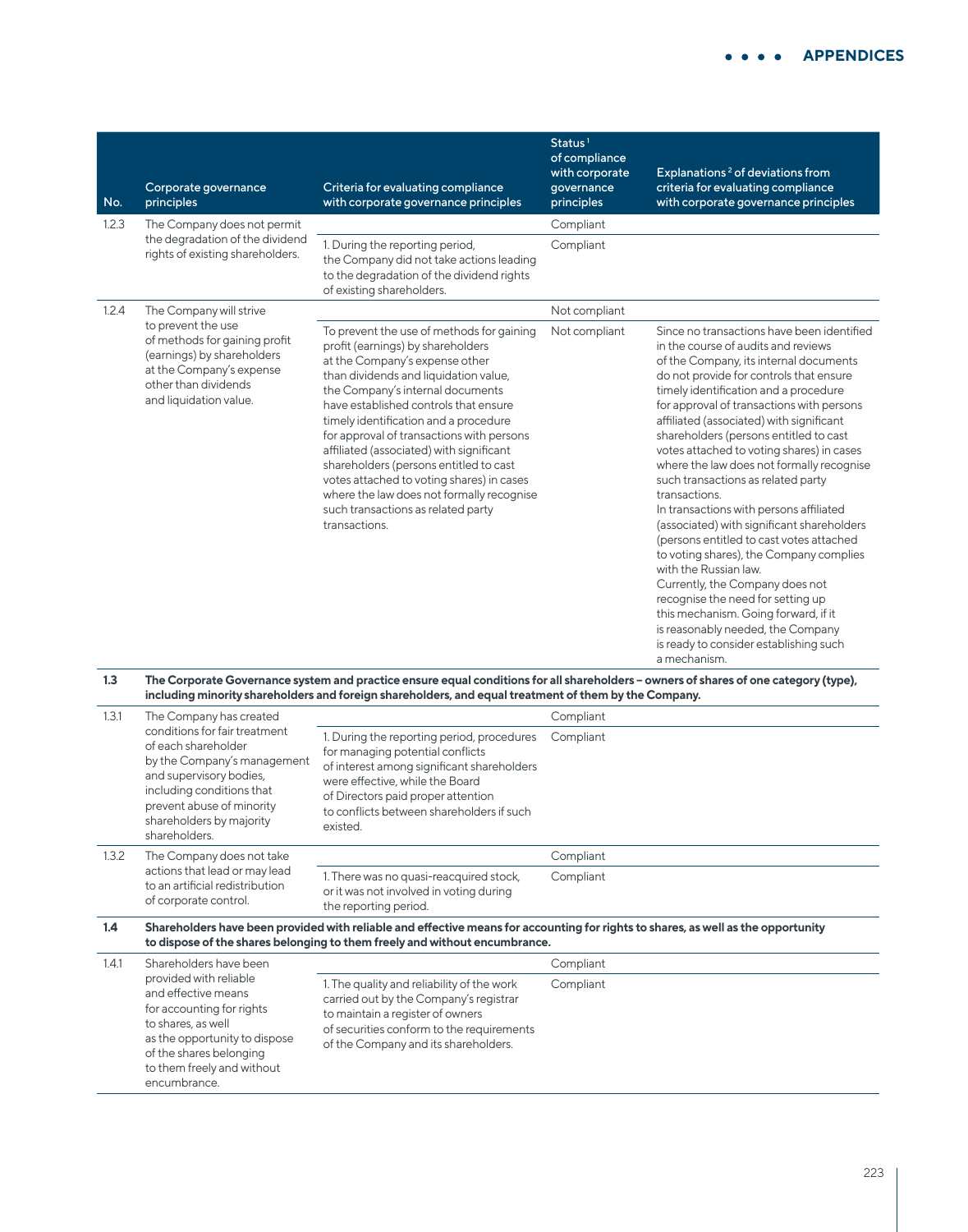

|       |                                                                                                                                                                                                                                                                                                    |                                                                                                                                                                                                                                                                                                                                                                             | Status $1$<br>of compliance                |                                                                                                                            |
|-------|----------------------------------------------------------------------------------------------------------------------------------------------------------------------------------------------------------------------------------------------------------------------------------------------------|-----------------------------------------------------------------------------------------------------------------------------------------------------------------------------------------------------------------------------------------------------------------------------------------------------------------------------------------------------------------------------|--------------------------------------------|----------------------------------------------------------------------------------------------------------------------------|
| No.   | Corporate governance<br>principles                                                                                                                                                                                                                                                                 | Criteria for evaluating compliance<br>with corporate governance principles                                                                                                                                                                                                                                                                                                  | with corporate<br>governance<br>principles | Explanations <sup>2</sup> of deviations from<br>criteria for evaluating compliance<br>with corporate governance principles |
| 2.1   | The Board of Directors shall exercise strategic governance of the Company, determine the fundamental principles and approaches<br>to the Company's risk management and internal control system, oversee the activities of the Company's executive bodies, and also<br>perform other key functions. |                                                                                                                                                                                                                                                                                                                                                                             |                                            |                                                                                                                            |
| 2.1.1 | The Board of Directors shall                                                                                                                                                                                                                                                                       |                                                                                                                                                                                                                                                                                                                                                                             | Compliant                                  |                                                                                                                            |
|       | be responsible for making<br>decisions about appointments<br>to and dismissals from<br>executive bodies, including<br>due to failure to perform.<br>The Board of Directors                                                                                                                         | 1. The Board of Directors has powers<br>defined in the Charter to appoint, dismiss<br>and determine the terms and conditions<br>of contracts for members of executive<br>bodies.                                                                                                                                                                                            | Compliant                                  |                                                                                                                            |
|       | shall also exercise control<br>to ensure that the Company's<br>executive bodies act according<br>to the approved Development<br>Strategy and main areas<br>of operations of the Company.                                                                                                           | 2. The Board of Directors reviewed<br>the report(s) of the sole executive body<br>and members of the collegial executive<br>body on fulfilment of the Company's<br>strategy.                                                                                                                                                                                                | Compliant                                  |                                                                                                                            |
| 2.1.2 | The Board of Directors shall                                                                                                                                                                                                                                                                       |                                                                                                                                                                                                                                                                                                                                                                             | Compliant                                  |                                                                                                                            |
|       | define the benchmarks<br>for the Company's operations<br>over the long term; evaluate<br>and approve key performance<br>indicators and the primary<br>business goals of the Company,<br>and assess and approve<br>the Strategy and Business Plans<br>for the Company's primary<br>operations.      | 1. Issues relating to the fulfilment<br>and updating of the Strategy, approval<br>of the Company's financial and business<br>plan (budget), and criteria and indicators<br>(including intermediate indicators)<br>for implementation of the Company's<br>Strategy and Business Plan,<br>were reviewed at meetings of the Board<br>of Directors during the reporting period. | Compliant                                  |                                                                                                                            |
| 2.1.3 | The Board of Directors                                                                                                                                                                                                                                                                             |                                                                                                                                                                                                                                                                                                                                                                             | Compliant                                  |                                                                                                                            |
|       | shall define the principles<br>and approaches<br>to the Company's risk<br>management and internal<br>control system.                                                                                                                                                                               | 1. The Board of Directors has defined<br>the principles and approaches<br>to the Company's risk management<br>and internal control system.                                                                                                                                                                                                                                  | Compliant                                  |                                                                                                                            |
|       |                                                                                                                                                                                                                                                                                                    | 2. The Board of Directors has evaluated<br>the Company's risk management<br>and internal control system during<br>the reporting period.                                                                                                                                                                                                                                     | Compliant                                  |                                                                                                                            |
| 2.1.4 | The Board of Directors shall                                                                                                                                                                                                                                                                       |                                                                                                                                                                                                                                                                                                                                                                             | Compliant                                  |                                                                                                                            |
|       | define the Company's policy<br>on remuneration and/or<br>reimbursement of expenses<br>of the members of the Board<br>of Directors, executive bodies<br>and other key managers<br>of the Company.                                                                                                   | 1. The Policy (policies) on remuneration<br>and reimbursement of expenses<br>of the members of the Board of Directors,<br>executive bodies and other key managers<br>of the Company was developed,<br>approved by the Board of Directors<br>and introduced.                                                                                                                 | Compliant                                  |                                                                                                                            |
|       |                                                                                                                                                                                                                                                                                                    | 2. Issues relating to this Policy (policies)<br>were reviewed at meetings of the Board<br>of Directors during the reporting period.                                                                                                                                                                                                                                         | Compliant                                  |                                                                                                                            |
| 2.1.5 | The Board of Directors shall                                                                                                                                                                                                                                                                       |                                                                                                                                                                                                                                                                                                                                                                             | Compliant                                  |                                                                                                                            |
|       | play a key role in preventing,<br>identifying and regulating<br>internal conflicts between<br>the Company's bodies,                                                                                                                                                                                | 1. The Board of Directors plays a key role<br>in preventing, identifying and regulating<br>internal conflicts.                                                                                                                                                                                                                                                              | Compliant                                  |                                                                                                                            |
|       | shareholders and employees.                                                                                                                                                                                                                                                                        | 2. The Company has created a system<br>for identifying transactions involving<br>a conflict of interest and a system<br>of measures aimed at resolving such<br>conflicts.                                                                                                                                                                                                   | Compliant                                  |                                                                                                                            |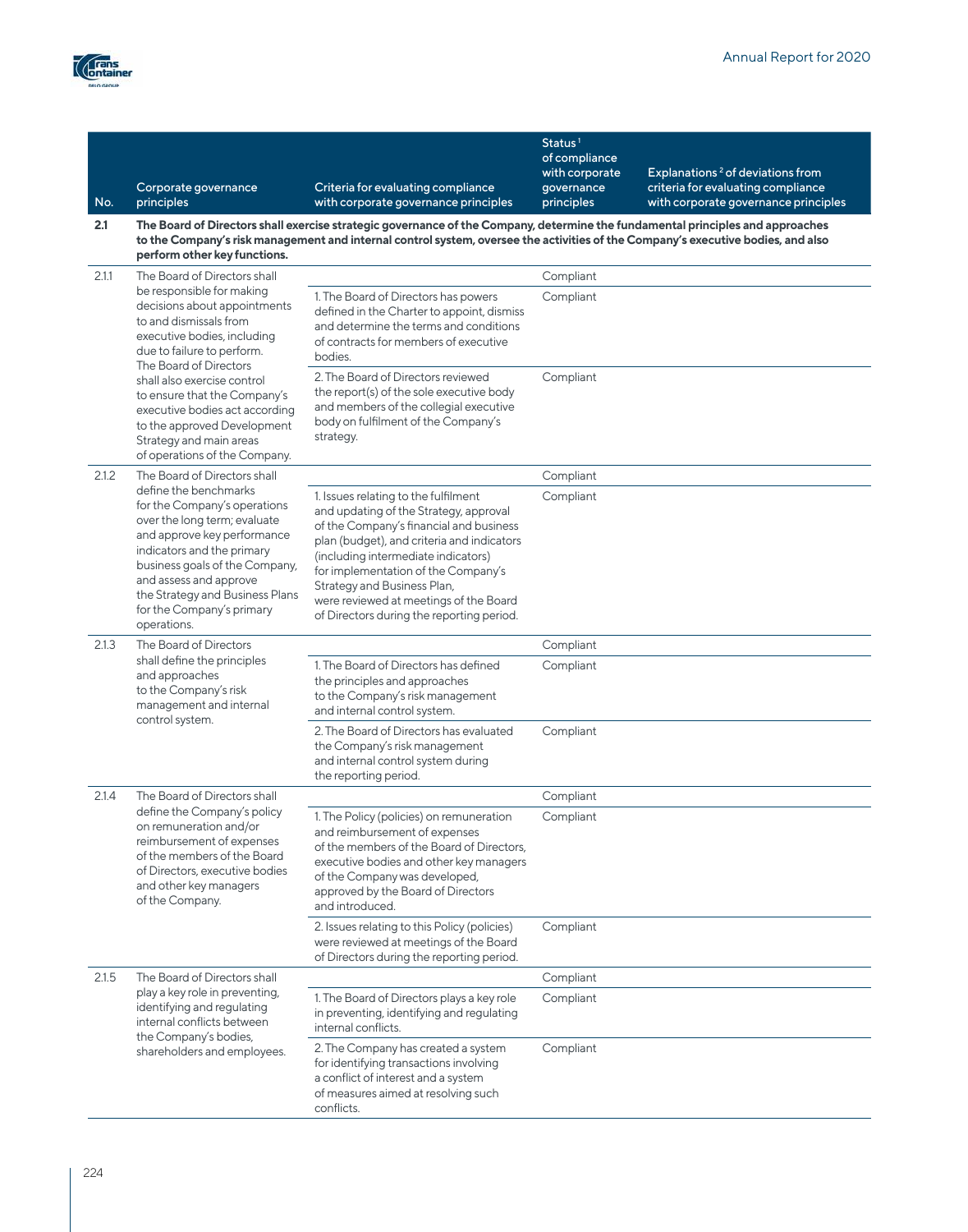| No.   | Corporate governance<br>principles                                                                                                                                                                                                                                                                          | Criteria for evaluating compliance<br>with corporate governance principles                                                                                                                                                                                                                               | Status <sup>1</sup><br>of compliance<br>with corporate<br>governance<br>principles | Explanations <sup>2</sup> of deviations from<br>criteria for evaluating compliance<br>with corporate governance principles                                                                                                                                                                                                                                                                          |
|-------|-------------------------------------------------------------------------------------------------------------------------------------------------------------------------------------------------------------------------------------------------------------------------------------------------------------|----------------------------------------------------------------------------------------------------------------------------------------------------------------------------------------------------------------------------------------------------------------------------------------------------------|------------------------------------------------------------------------------------|-----------------------------------------------------------------------------------------------------------------------------------------------------------------------------------------------------------------------------------------------------------------------------------------------------------------------------------------------------------------------------------------------------|
| 2.1.6 | The Board of Directors                                                                                                                                                                                                                                                                                      |                                                                                                                                                                                                                                                                                                          | Compliant                                                                          |                                                                                                                                                                                                                                                                                                                                                                                                     |
|       | shall play a key role<br>in ensuring the transparency                                                                                                                                                                                                                                                       | 1. The Board of Directors has approved<br>the Regulations on information policy.                                                                                                                                                                                                                         | Compliant                                                                          |                                                                                                                                                                                                                                                                                                                                                                                                     |
|       | of the Company, timely<br>and complete disclosure<br>of information by the Company<br>and the unhindered<br>access of shareholders<br>to the Company's documents.                                                                                                                                           | 2. The Company has assigned<br>the persons responsible for implementing<br>the information policy.                                                                                                                                                                                                       | Compliant                                                                          |                                                                                                                                                                                                                                                                                                                                                                                                     |
| 2.1.7 | he Board of Directors shall                                                                                                                                                                                                                                                                                 |                                                                                                                                                                                                                                                                                                          | Compliant                                                                          |                                                                                                                                                                                                                                                                                                                                                                                                     |
|       | exercise oversight of Corporate<br>Governance practice<br>in the Company and play a key<br>role in significant corporate<br>events.                                                                                                                                                                         | 1. The Board of Directors has reviewed<br>the issue of Corporate Governance<br>practice in the Company during<br>the reporting period.                                                                                                                                                                   | Compliant                                                                          |                                                                                                                                                                                                                                                                                                                                                                                                     |
| 2.2   |                                                                                                                                                                                                                                                                                                             | The Board of Directors shall be accountable to the Company's shareholders.                                                                                                                                                                                                                               |                                                                                    |                                                                                                                                                                                                                                                                                                                                                                                                     |
| 2.2.1 | Information on the work<br>of the Board of Directors                                                                                                                                                                                                                                                        |                                                                                                                                                                                                                                                                                                          | Partially<br>compliant                                                             |                                                                                                                                                                                                                                                                                                                                                                                                     |
|       | is disclosed and provided<br>to shareholders.                                                                                                                                                                                                                                                               | 1. The Company's Annual Report<br>for the reporting period includes<br>information on the attendance<br>of individual Directors at meetings<br>of the Board of Directors and its<br>Committees.                                                                                                          | Compliant                                                                          |                                                                                                                                                                                                                                                                                                                                                                                                     |
|       |                                                                                                                                                                                                                                                                                                             | 2. The Annual Report contains<br>information on main results<br>of the assessment of the Board<br>of Directors' work conducted during<br>the reporting period.                                                                                                                                           | Not compliant                                                                      | Due to the change in the shareholding<br>structure in the reporting year<br>and the subsequent complete renewal<br>of the Company's Board of Directors<br>before the end of the corporate year,<br>the performance of the Board of Directors<br>has not been evaluated.<br>Self-assessment of the work<br>of the Company's Board of Directors<br>for 2020/2021 corporate year is planned<br>in 2021 |
| 2.2.2 | The Chairman of the Board                                                                                                                                                                                                                                                                                   |                                                                                                                                                                                                                                                                                                          | Compliant                                                                          |                                                                                                                                                                                                                                                                                                                                                                                                     |
|       | of Directors shall be accessible<br>for communication<br>with the Company's<br>shareholders.                                                                                                                                                                                                                | 1. The Company has a transparent<br>procedure enabling shareholders<br>to submit questions and their positions<br>on them to the Chairman of the Board<br>of Directors.                                                                                                                                  | Compliant                                                                          |                                                                                                                                                                                                                                                                                                                                                                                                     |
| 2.3   |                                                                                                                                                                                                                                                                                                             | The Board of Directors is an effective and professional management body of the Company, capable of making objective, independent<br>judgements and decisions meeting the interests of the Company and its shareholders.                                                                                  |                                                                                    |                                                                                                                                                                                                                                                                                                                                                                                                     |
| 2.3.1 | Only persons with impeccable                                                                                                                                                                                                                                                                                |                                                                                                                                                                                                                                                                                                          | Compliant                                                                          |                                                                                                                                                                                                                                                                                                                                                                                                     |
|       | business and personal<br>reputations, having<br>the knowledge, skills<br>and experience necessary<br>for making decisions under<br>the purview of the Board<br>of Directors and required<br>for the effective performance<br>of its functions shall be selected<br>as members of the Board<br>of Directors. | 1. The Company's procedure<br>for evaluating the performance<br>of the Board of Directors includes<br>an assessment of the professional<br>qualifications of the Board members.                                                                                                                          | Compliant                                                                          |                                                                                                                                                                                                                                                                                                                                                                                                     |
|       |                                                                                                                                                                                                                                                                                                             | 2. During the reporting period,<br>the Board of Directors (or its Nomination<br>Committee) evaluated candidates<br>for the Board of Directors from<br>the viewpoint of whether candidates<br>possess the necessary experience,<br>knowledge, business reputation, lack<br>of conflicts of interest, etc. | Compliant                                                                          |                                                                                                                                                                                                                                                                                                                                                                                                     |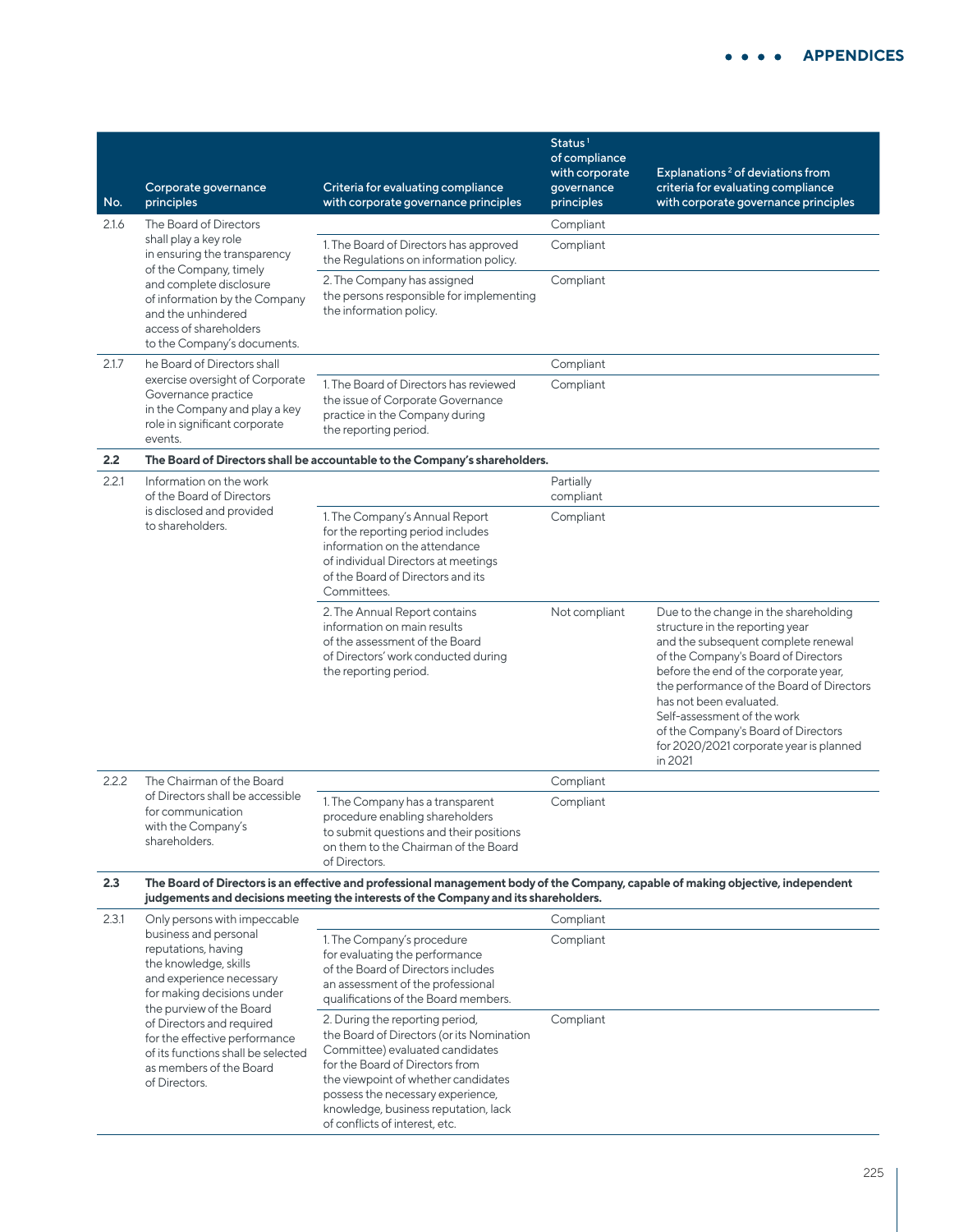

| No.   | Corporate governance<br>principles                                                                                                                                                                                                                                                                                                                                                                                           | Criteria for evaluating compliance<br>with corporate governance principles                                                                                                                                                                                                                                                                                                                                                                                                                                                                                                                                                                  | Status $1$<br>of compliance<br>with corporate<br>governance<br>principles | Explanations <sup>2</sup> of deviations from<br>criteria for evaluating compliance<br>with corporate governance principles                                                                                                                                                                                                                                                                                                                                                                                                                                                                                                                                                      |
|-------|------------------------------------------------------------------------------------------------------------------------------------------------------------------------------------------------------------------------------------------------------------------------------------------------------------------------------------------------------------------------------------------------------------------------------|---------------------------------------------------------------------------------------------------------------------------------------------------------------------------------------------------------------------------------------------------------------------------------------------------------------------------------------------------------------------------------------------------------------------------------------------------------------------------------------------------------------------------------------------------------------------------------------------------------------------------------------------|---------------------------------------------------------------------------|---------------------------------------------------------------------------------------------------------------------------------------------------------------------------------------------------------------------------------------------------------------------------------------------------------------------------------------------------------------------------------------------------------------------------------------------------------------------------------------------------------------------------------------------------------------------------------------------------------------------------------------------------------------------------------|
| 2.3.2 | Members of the Company's<br><b>Board of Directors shall</b><br>be elected by a transparent<br>procedure that enables<br>shareholders to obtain sufficient<br>information on the candidates<br>to gain an idea of their personal<br>and professional qualities.                                                                                                                                                               | At all general meetings of shareholders<br>during the reporting period for which<br>the agenda included items regarding<br>the election of the Board of Directors,<br>the Company provided shareholders<br>with biographical information on all<br>candidates for the Board of Directors.<br>the results of the evaluation of such<br>candidates conducted by the Board<br>of Directors (or its Nomination<br>Committee), and information<br>about whether the candidates met<br>the independence criteria, according<br>to recommendations 102-107 of the Code<br>and the written consent of the candidates<br>for the Board of Directors. | Compliant<br>Compliant                                                    |                                                                                                                                                                                                                                                                                                                                                                                                                                                                                                                                                                                                                                                                                 |
| 2.3.3 | The membership of the Board<br>of Directors shall be balanced.<br>including in terms<br>of the qualifications of its<br>members, their experience,<br>knowledge and business<br>qualities, and have the trust<br>of the shareholders.                                                                                                                                                                                        | 1. As part of the procedure for evaluating<br>the work of the Board of Directors<br>during the reporting period, the Board<br>of Directors has analysed its own needs<br>in terms of professional qualifications,<br>experience and business skills.                                                                                                                                                                                                                                                                                                                                                                                        | Not compliant<br>Not compliant                                            | Due to the change in the shareholding<br>structure in the reporting year<br>and the subsequent complete renewal<br>of the Company's Board of Directors<br>before the end of the corporate year,<br>the performance of the Board of Directors<br>has not been evaluated.<br>Self-assessment of the work<br>of the Company's Board of Directors<br>for 2020/2021 corporate year is planned<br>in 2021.<br>However, the analysis of professional<br>qualifications, experience, knowledge<br>and business qualities was carried out<br>as part of the consideration of including<br>candidates nominated by TransContainer<br>shareholders in the list of candidates<br>for voting |
| 2.3.4 | The quantitative composition<br>of the Company's Board<br>of Directors shall make it<br>possible to organise the activity<br>of the Board of Directors<br>in the most efficient manner,<br>including the ability to establish<br>Committees of the Board<br>of Directors, and shall also<br>enable significant minority<br>shareholders of the Company<br>to elect the candidate they vote<br>for to the Board of Directors. | 1. As part of the procedure for evaluating<br>the Board of Directors carried out<br>during the reporting period, the Board<br>of Directors has reviewed the issue<br>of the conformity of the quantitative<br>composition of the Board of Directors<br>to the needs of the Company<br>and the interests of its shareholders.                                                                                                                                                                                                                                                                                                                | Not compliant<br>Not compliant                                            | Due to the change in the shareholding<br>structure in the reporting year<br>and the subsequent complete renewal<br>of the Company's Board of Directors<br>before the end of the corporate year,<br>the performance of the Board of Directors<br>has not been evaluated.<br>Self-assessment of the work<br>of the Company's Board of Directors<br>for 2020/2021 corporate year is planned<br>in 2021.                                                                                                                                                                                                                                                                            |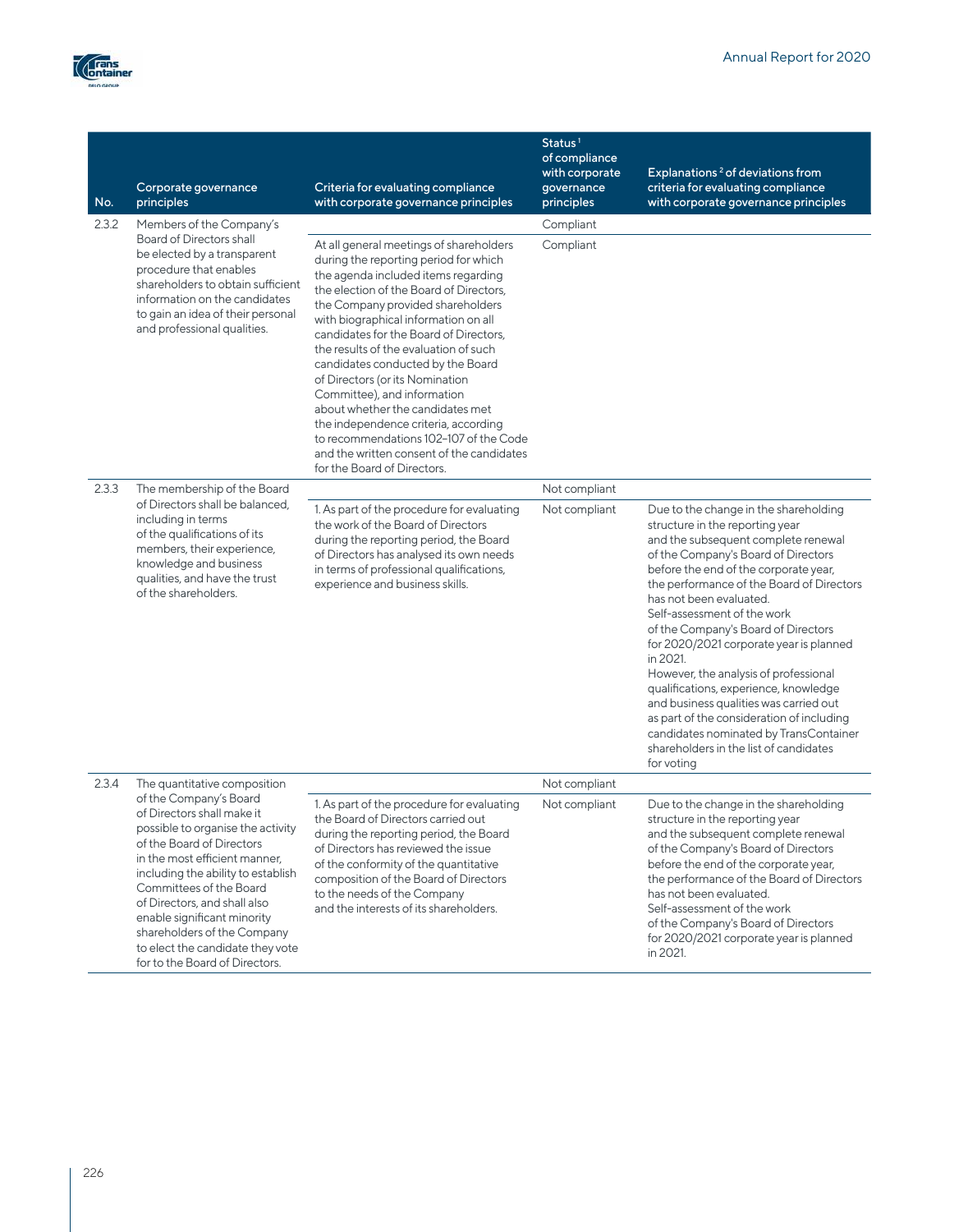| No.   | Corporate governance<br>principles                                                                                                                                                                                                                                                                                                                                                                                                                                                                                                                                                                                                                                | Criteria for evaluating compliance<br>with corporate governance principles                                                                                                                                                                                                                           | Status <sup>1</sup><br>of compliance<br>with corporate<br>governance<br>principles | Explanations <sup>2</sup> of deviations from<br>criteria for evaluating compliance<br>with corporate governance principles                                                                                                                                                                                     |
|-------|-------------------------------------------------------------------------------------------------------------------------------------------------------------------------------------------------------------------------------------------------------------------------------------------------------------------------------------------------------------------------------------------------------------------------------------------------------------------------------------------------------------------------------------------------------------------------------------------------------------------------------------------------------------------|------------------------------------------------------------------------------------------------------------------------------------------------------------------------------------------------------------------------------------------------------------------------------------------------------|------------------------------------------------------------------------------------|----------------------------------------------------------------------------------------------------------------------------------------------------------------------------------------------------------------------------------------------------------------------------------------------------------------|
| 2.4   |                                                                                                                                                                                                                                                                                                                                                                                                                                                                                                                                                                                                                                                                   | The Board of Directors shall include a sufficient number of independent Directors.                                                                                                                                                                                                                   |                                                                                    |                                                                                                                                                                                                                                                                                                                |
| 2.4.1 | An independent Director<br>is a person who has sufficient                                                                                                                                                                                                                                                                                                                                                                                                                                                                                                                                                                                                         |                                                                                                                                                                                                                                                                                                      | Compliant                                                                          |                                                                                                                                                                                                                                                                                                                |
|       | professionalism, experience<br>and independence<br>to determine his or her own<br>position, who is capable<br>of making objective<br>and conscientious judgements<br>that are independent<br>of the influence<br>of the Company's executive<br>bodies, groups of shareholders<br>or other interested parties. It<br>must be noted here that, under<br>normal conditions, a candidate<br>(elected member of the Board<br>of Directors) who is connected<br>to the Company, a significant<br>shareholder, significant<br>contractual counterparty or<br>competitor of the Company,<br>or who has connections<br>to the Government, cannot<br>be deemed independent. | 1. During the reporting period, all<br>independent members of the Board<br>of Directors met all criteria indicated<br>in recommendations 102-107 of the Code<br>or were declared independent<br>by the decision of the Board of Directors.                                                           | Compliant                                                                          |                                                                                                                                                                                                                                                                                                                |
| 2.4.2 | The conformity                                                                                                                                                                                                                                                                                                                                                                                                                                                                                                                                                                                                                                                    |                                                                                                                                                                                                                                                                                                      | Compliant                                                                          |                                                                                                                                                                                                                                                                                                                |
|       | of the candidates<br>for the Board of Directors<br>to the independence<br>criteria shall be evaluated,<br>and the conformity<br>of independent members<br>of the Board of Directors<br>to the independence criteria<br>shall be analysed regularly.<br>Content must take precedence<br>over form when conducting<br>such an evaluation.                                                                                                                                                                                                                                                                                                                           | 1. During the reporting period, the Board<br>of Directors (or the Nomination<br>Committee of the Board of Directors)<br>formed an opinion of the independence<br>of each candidate for the Board<br>of Directors and submitted its conclusions<br>to the shareholders.                               | Compliant                                                                          |                                                                                                                                                                                                                                                                                                                |
|       |                                                                                                                                                                                                                                                                                                                                                                                                                                                                                                                                                                                                                                                                   | 2. During the reporting period, the Board<br>of Directors (or the Nomination<br>Committee of the Board of Directors)<br>reviewed the independence<br>of the current members of the Board<br>of Directors, whom the Company lists<br>as independent Directors in the Annual<br>Report, at least once. | Compliant                                                                          |                                                                                                                                                                                                                                                                                                                |
|       |                                                                                                                                                                                                                                                                                                                                                                                                                                                                                                                                                                                                                                                                   | 3. The Company has developed<br>procedures defining the necessary<br>actions of a member of the Board<br>of Directors in the event that he or she<br>ceases to be independent, including<br>the responsibility to inform the Board<br>of Directors of this fact in a timely manner.                  | Compliant                                                                          |                                                                                                                                                                                                                                                                                                                |
| 2.4.3 | At least one-third                                                                                                                                                                                                                                                                                                                                                                                                                                                                                                                                                                                                                                                |                                                                                                                                                                                                                                                                                                      | Not compliant                                                                      |                                                                                                                                                                                                                                                                                                                |
|       | of the elected members<br>of the Board of Directors shall<br>be independent Directors.                                                                                                                                                                                                                                                                                                                                                                                                                                                                                                                                                                            | 1. At least one-third of the members<br>of the Board of Directors shall<br>be independent Directors.                                                                                                                                                                                                 | Not compliant                                                                      | In 2020 the Company's Board of Directors<br>included four independent Directors.<br>By the decision of the sole shareholder<br>dated 25 November 2020, a new Board<br>of Directors of the Company was elected.<br>It included two members of the Board<br>of Directors meeting the criteria<br>of independence |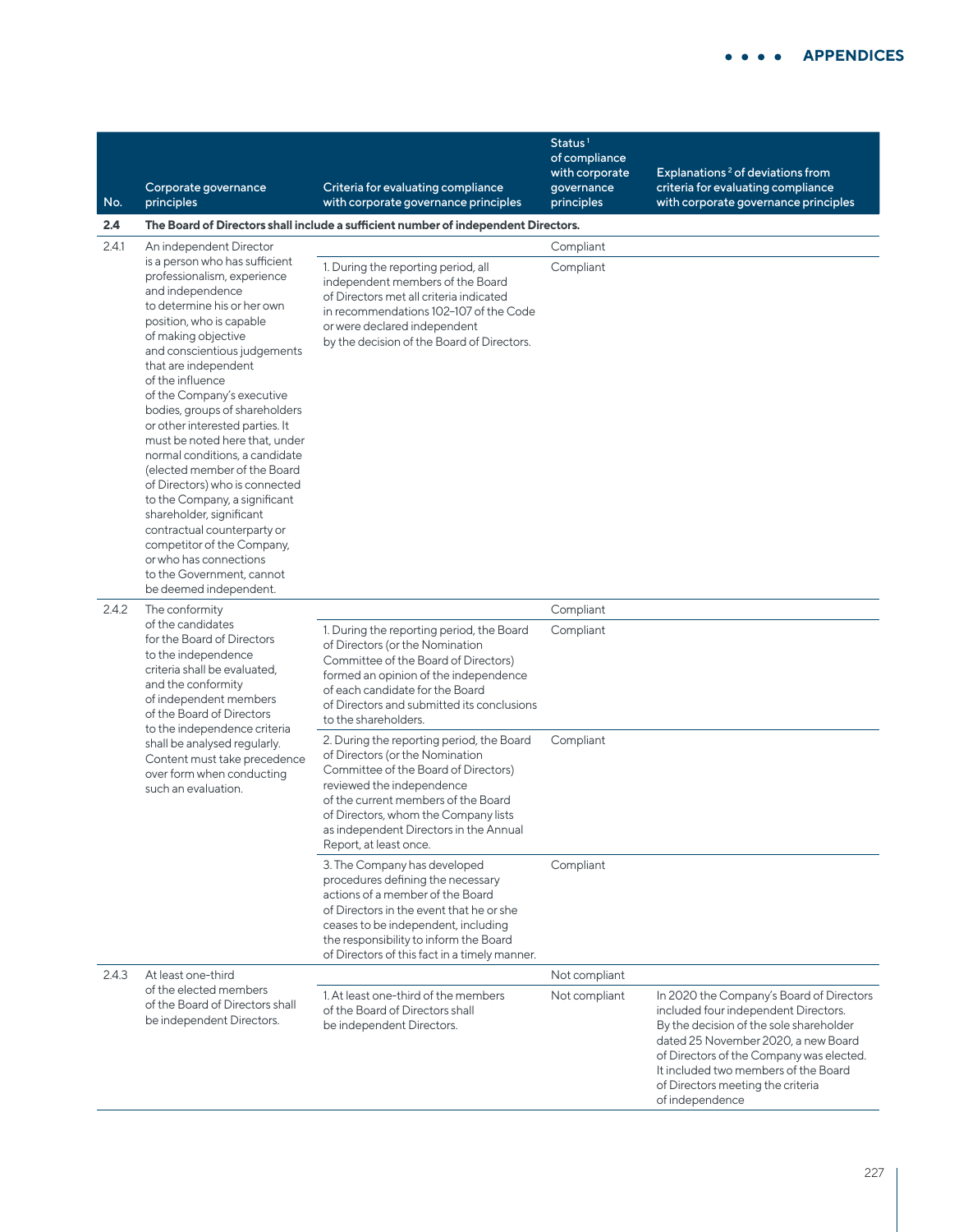

| No.          | Corporate governance<br>principles                                               | Criteria for evaluating compliance<br>with corporate governance principles                                                                                                                                                                     | Status <sup>1</sup><br>of compliance<br>with corporate<br>governance<br>principles | Explanations <sup>2</sup> of deviations from<br>criteria for evaluating compliance<br>with corporate governance principles                                                                                                                                                                                                                                                                                                                                                                                                                                                                                                                                                                                                                                                                                                                                                                                                                             |
|--------------|----------------------------------------------------------------------------------|------------------------------------------------------------------------------------------------------------------------------------------------------------------------------------------------------------------------------------------------|------------------------------------------------------------------------------------|--------------------------------------------------------------------------------------------------------------------------------------------------------------------------------------------------------------------------------------------------------------------------------------------------------------------------------------------------------------------------------------------------------------------------------------------------------------------------------------------------------------------------------------------------------------------------------------------------------------------------------------------------------------------------------------------------------------------------------------------------------------------------------------------------------------------------------------------------------------------------------------------------------------------------------------------------------|
| 2.4.4        | Independent directors shall play<br>a key role in preventing internal            |                                                                                                                                                                                                                                                | Partially<br>compliant                                                             |                                                                                                                                                                                                                                                                                                                                                                                                                                                                                                                                                                                                                                                                                                                                                                                                                                                                                                                                                        |
|              | conflicts in the Company<br>and in material corporate<br>actions by the Company. | 1. Independent directors (who<br>have no conflict of interest) assess<br>in advance material corporate actions<br>involving potential conflicts of interest,<br>and the results of this assessment<br>are submitted to the Board of Directors. | Partially<br>compliant                                                             | As no material corporate actions<br>involving potential conflicts of interest<br>were identified, independent Directors<br>did not perform this procedure<br>in the reporting period. If they arise,<br>independent Directors will be able<br>to assess material corporate actions<br>involving potential conflicts of interest<br>in advance and provide the results<br>of such an assessment to the Board<br>of Directors.<br>In practice, independent Directors<br>state their opinion on the approval<br>of material corporate actions before<br>and at the meeting of the Board<br>of Directors. Material corporate actions<br>are also considered at meetings<br>of the Board Committees, which<br>include independent Directors.<br>Currently, the Company does not<br>recognise the need for setting up<br>this mechanism. Going forward, if it<br>is reasonably needed, the Company<br>is ready to consider establishing such<br>a mechanism. |
| 2.5<br>2.5.1 | An independent Director shall                                                    | The Chairman of the Board of Directors shall promote the most efficient exercise of the functions assigned to the Board of Directors.                                                                                                          | Compliant                                                                          |                                                                                                                                                                                                                                                                                                                                                                                                                                                                                                                                                                                                                                                                                                                                                                                                                                                                                                                                                        |
|              | be elected as the Chairman                                                       | 1. The Chairman of the Board                                                                                                                                                                                                                   | Compliant                                                                          | On 27 November 2020.                                                                                                                                                                                                                                                                                                                                                                                                                                                                                                                                                                                                                                                                                                                                                                                                                                                                                                                                   |
|              | a fit le la Dispuell a fill (1940) a baixa e                                     |                                                                                                                                                                                                                                                |                                                                                    |                                                                                                                                                                                                                                                                                                                                                                                                                                                                                                                                                                                                                                                                                                                                                                                                                                                                                                                                                        |

|       | be elected as the Chairman<br>of the Board of Directors,<br>or a senior independent<br>Director shall be determined<br>from among the elected<br>independent Directors<br>to coordinate the work<br>of the independent Directors<br>and interact with the Chairman<br>of the Board of Directors. | 1. The Chairman of the Board<br>of Directors is an independent director,<br>or a senior independent director<br>has been determined from among<br>the independent Directors.<3>                               | Compliant     | On 27 November 2020.<br>the Board of Directors deemed<br>two directors to be independent<br>ones and determined the senior<br>independent director.<br>The number of independent<br>directors allowed to elect a senior<br>independent director among them.<br>The Chairman of the Board of Directors<br>is a representative of a substantial<br>shareholder of the Company                          |
|-------|--------------------------------------------------------------------------------------------------------------------------------------------------------------------------------------------------------------------------------------------------------------------------------------------------|---------------------------------------------------------------------------------------------------------------------------------------------------------------------------------------------------------------|---------------|------------------------------------------------------------------------------------------------------------------------------------------------------------------------------------------------------------------------------------------------------------------------------------------------------------------------------------------------------------------------------------------------------|
|       |                                                                                                                                                                                                                                                                                                  | 2. The role, rights and responsibilities<br>of the Chairman of the Board of Directors<br>(and the senior independent Director,<br>if applicable) are properly defined<br>in the Company's internal documents. | Compliant     |                                                                                                                                                                                                                                                                                                                                                                                                      |
| 2.5.2 | The Chairman of the Board                                                                                                                                                                                                                                                                        |                                                                                                                                                                                                               | Not compliant |                                                                                                                                                                                                                                                                                                                                                                                                      |
|       | of Directors shall ensure<br>a constructive atmosphere<br>for conducting meetings,<br>free discussion of the issues<br>on the meeting agenda<br>and oversight of the fulfilment<br>of decisions made by the Board<br>of Directors.                                                               | 1. The performance of the Chairman<br>of the Board of Directors has been<br>evaluated as part of the procedure<br>for evaluating the performance<br>of the Board of Directors during<br>the reporting period. | Not compliant | Due to the change in the shareholding<br>structure in the reporting year<br>and the subsequent complete renewal<br>of the Company's Board of Directors<br>before the end of the corporate<br>year, the performance of the Board<br>of Directors has not been evaluated.<br>Self-assessment of the work<br>of the Company's Board of Directors<br>for 2020/2021 corporate year is planned<br>in 2021. |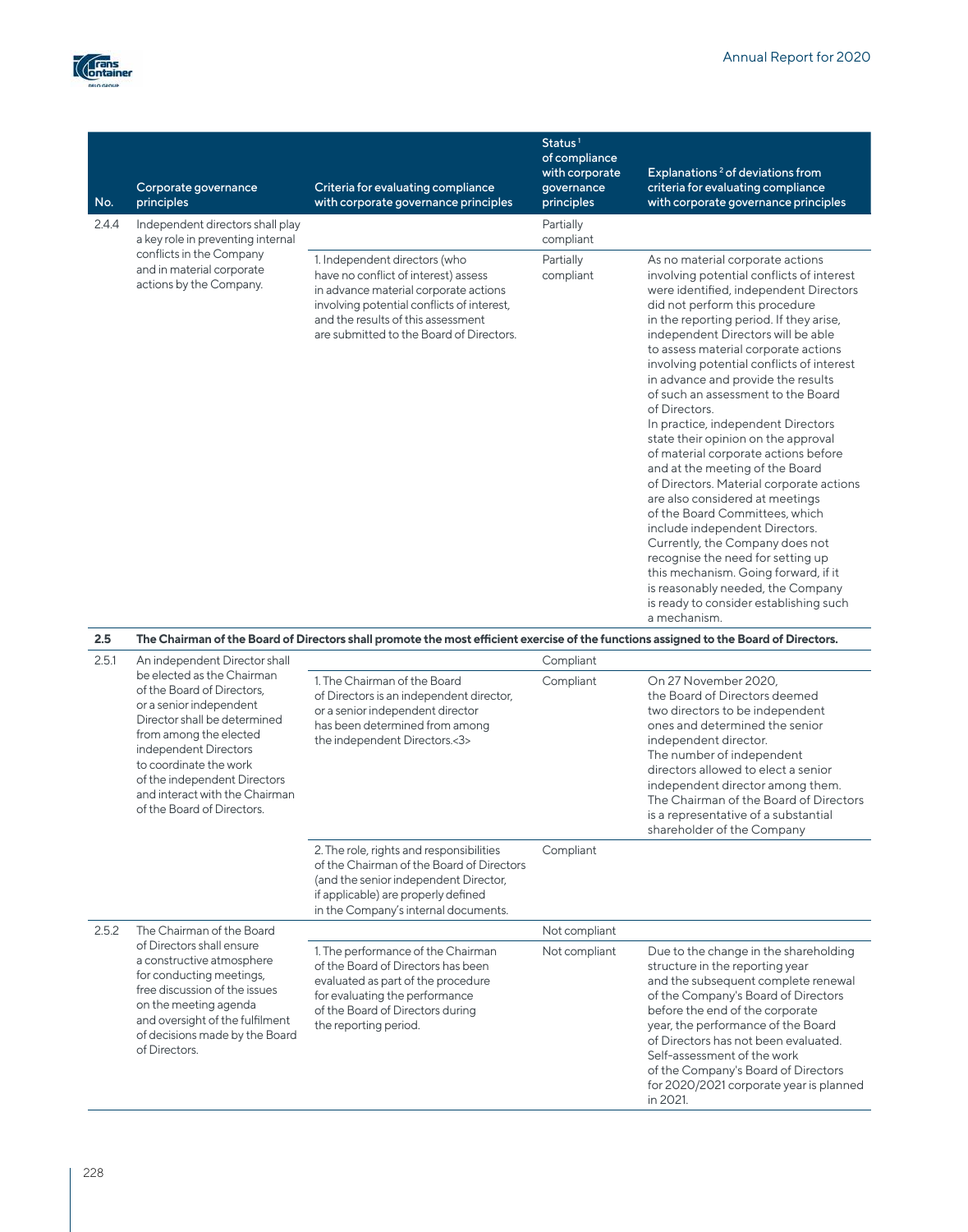| No.   | Corporate governance<br>principles                                                                                                                                                                                                                        | Criteria for evaluating compliance<br>with corporate governance principles                                                                                                                                                                                                                                                                                       | Status <sup>1</sup><br>of compliance<br>with corporate<br>governance<br>principles | Explanations <sup>2</sup> of deviations from<br>criteria for evaluating compliance<br>with corporate governance principles                                                                                                                                                                                                                                                                           |
|-------|-----------------------------------------------------------------------------------------------------------------------------------------------------------------------------------------------------------------------------------------------------------|------------------------------------------------------------------------------------------------------------------------------------------------------------------------------------------------------------------------------------------------------------------------------------------------------------------------------------------------------------------|------------------------------------------------------------------------------------|------------------------------------------------------------------------------------------------------------------------------------------------------------------------------------------------------------------------------------------------------------------------------------------------------------------------------------------------------------------------------------------------------|
| 2.5.3 | The Chairman of the Board                                                                                                                                                                                                                                 |                                                                                                                                                                                                                                                                                                                                                                  | Compliant                                                                          |                                                                                                                                                                                                                                                                                                                                                                                                      |
|       | of Directors shall take the steps<br>necessary to provide members<br>of the Board of Directors<br>with the information required<br>to make decisions on agenda<br>items in a timely manner.                                                               | 1. The obligation of the Chairman<br>of the Board of Directors to take<br>the steps necessary to provide<br>members of the Board of Directors<br>with the information required to make<br>decisions on agenda items for a meeting<br>of the Board of Directors in a timely<br>manner is specified in the Company's<br>internal documents.                        | Compliant                                                                          |                                                                                                                                                                                                                                                                                                                                                                                                      |
| 2.6   |                                                                                                                                                                                                                                                           | The members of the Board of Directors shall act conscientiously and reasonably in the interests of the Company and its shareholders<br>on the basis of sufficient information, and act with due diligence and prudence.                                                                                                                                          |                                                                                    |                                                                                                                                                                                                                                                                                                                                                                                                      |
| 2.6.1 | Members of the Board                                                                                                                                                                                                                                      |                                                                                                                                                                                                                                                                                                                                                                  | Compliant                                                                          |                                                                                                                                                                                                                                                                                                                                                                                                      |
|       | of Directors shall make<br>decisions on the basis<br>of all information available,<br>without conflicts of interest,<br>with consideration<br>of the equal treatment<br>of the Company's<br>shareholders, within<br>the scope of normal business<br>risk. | 1. The Company's internal documents<br>specify that a member of the Board<br>of Directors is obliged to notify the Board<br>of Directors if he or she has a conflict<br>of interest concerning any agenda item<br>of a meeting of the Board of Directors<br>or Committee of the Board of Directors<br>before discussion of the applicable<br>agenda item begins. | Compliant                                                                          |                                                                                                                                                                                                                                                                                                                                                                                                      |
|       |                                                                                                                                                                                                                                                           | 2. The Company's internal documents<br>specify that a member of the Board<br>of Directors must abstain from voting<br>on any issue with which he or she has<br>a conflict of interest.                                                                                                                                                                           | Compliant                                                                          |                                                                                                                                                                                                                                                                                                                                                                                                      |
|       |                                                                                                                                                                                                                                                           | 3. A procedure has been established<br>in the Company, which enables the Board<br>of Directors to obtain professional<br>advice on issues under its jurisdiction,<br>at the Company's expense.                                                                                                                                                                   | Compliant                                                                          |                                                                                                                                                                                                                                                                                                                                                                                                      |
| 2.6.2 | The rights and responsibilities                                                                                                                                                                                                                           |                                                                                                                                                                                                                                                                                                                                                                  | Compliant                                                                          |                                                                                                                                                                                                                                                                                                                                                                                                      |
|       | of members of the Board<br>of Directors are clearly stated<br>in the Company's internal<br>documents.                                                                                                                                                     | 1. The Company has adopted<br>and published a regulation that clearly<br>defines the rights and responsibilities<br>of members of the Board of Directors.                                                                                                                                                                                                        | Compliant                                                                          |                                                                                                                                                                                                                                                                                                                                                                                                      |
| 2.6.3 | Members of the Board<br>of Directors shall have sufficient                                                                                                                                                                                                |                                                                                                                                                                                                                                                                                                                                                                  | Partially<br>compliant                                                             |                                                                                                                                                                                                                                                                                                                                                                                                      |
|       | time to fulfil their obligations.                                                                                                                                                                                                                         | 1. Individual attendance at meetings<br>of the Board and its Committees,<br>as well as the time devoted to preparing<br>for participation in meetings, have been<br>considered in the process of evaluating<br>the Board of Directors in the reporting<br>period.                                                                                                | Not compliant                                                                      | Due to the change in the shareholding<br>structure in the reporting year and the<br>subsequent complete renewal of the<br>Company's Board of Directors before<br>the end of the corporate year, the<br>performance of the Board of Directors has<br>not been evaluated.<br>Self-assessment of the work of the<br>Company's Board of Directors for<br>2020/2021 corporate year is planned in<br>2021. |
|       |                                                                                                                                                                                                                                                           | 2. According to the Company's internal<br>documents, members of the Board<br>of Directors are obliged to notify<br>the Board of Directors of their intent<br>to become members of governance<br>bodies of other entities (other than<br>entities controlled by the Company<br>and its subsidiaries), as well as of the fact<br>of such appointment.              | Compliant                                                                          |                                                                                                                                                                                                                                                                                                                                                                                                      |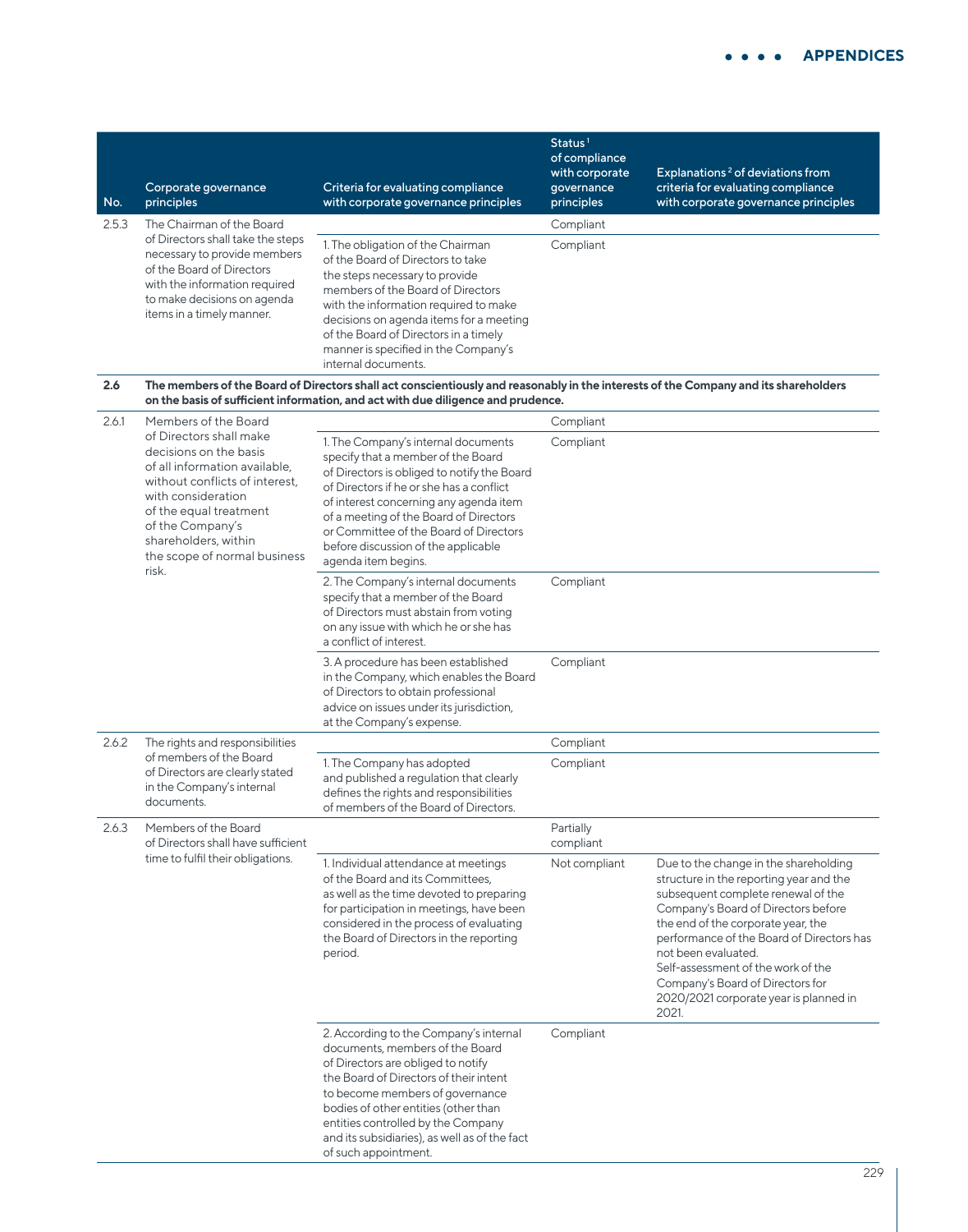

| No.   | Corporate governance<br>principles                                                                                                                                                                                                                                    | Criteria for evaluating compliance<br>with corporate governance principles                                                                                                                                                                                                                                                                            | Status <sup>1</sup><br>of compliance<br>with corporate<br>governance<br>principles | Explanations <sup>2</sup> of deviations from<br>criteria for evaluating compliance<br>with corporate governance principles |
|-------|-----------------------------------------------------------------------------------------------------------------------------------------------------------------------------------------------------------------------------------------------------------------------|-------------------------------------------------------------------------------------------------------------------------------------------------------------------------------------------------------------------------------------------------------------------------------------------------------------------------------------------------------|------------------------------------------------------------------------------------|----------------------------------------------------------------------------------------------------------------------------|
| 2.6.4 | All members of the Board                                                                                                                                                                                                                                              |                                                                                                                                                                                                                                                                                                                                                       | Compliant                                                                          |                                                                                                                            |
|       | of Directors shall have equal<br>access to the Company's<br>documents and information.<br>Newly elected members<br>of the Board of Directors<br>are provided with sufficient<br>information on the Company<br>and on the work of the Board<br>of Directors as quickly | 1. According to the Company's internal<br>documents, members of the Board<br>of Directors have the right to access<br>documents and to ask questions about<br>the Company and its subsidiaries, while<br>the Company's governance bodies<br>are obliged to provide the applicable<br>information and documents.                                       | Compliant                                                                          |                                                                                                                            |
|       | as possible.                                                                                                                                                                                                                                                          | 2. The Company has a formalised<br>induction programme for newly elected<br>members of the Board of Directors.                                                                                                                                                                                                                                        | Compliant                                                                          |                                                                                                                            |
| 2.7   | the effective functioning of the Board of Directors.                                                                                                                                                                                                                  | Meetings of the Board of Directors, preparation for them and participation in them by members of the Board of Directors shall ensure                                                                                                                                                                                                                  |                                                                                    |                                                                                                                            |
| 2.71  | Meetings of the Board                                                                                                                                                                                                                                                 |                                                                                                                                                                                                                                                                                                                                                       | Compliant                                                                          |                                                                                                                            |
|       | of Directors shall be held<br>as necessary, depending<br>on the scale of operations<br>and the tasks facing<br>the Company in a given period.                                                                                                                         | 1. The Board of Directors held at least six<br>meetings in the reporting year.                                                                                                                                                                                                                                                                        | Compliant                                                                          |                                                                                                                            |
| 2.7.2 | The Company's internal                                                                                                                                                                                                                                                |                                                                                                                                                                                                                                                                                                                                                       | Compliant                                                                          |                                                                                                                            |
|       | documents shall define<br>the procedure of preparing<br>for and holding meetings<br>of the Board of Directors<br>ensuring that the members<br>of the Board of Directors<br>are able to prepare for them<br>properly.                                                  | 1. The Company has approved an internal<br>document on the procedure for preparing<br>for and holding meetings of the Board<br>of Directors specifying, among others,<br>that notification of a meeting shall<br>be usually provided at least five days<br>in advance.                                                                                | Compliant                                                                          |                                                                                                                            |
| 2.7.3 | The format of the Board                                                                                                                                                                                                                                               |                                                                                                                                                                                                                                                                                                                                                       | Compliant                                                                          |                                                                                                                            |
|       | of Directors' meeting shall<br>be determined taking<br>into account the importance<br>of the agenda items. Decisions<br>on the most important issues<br>shall be taken at in-person<br>meetings.                                                                      | 1. The Company's Charter or a regulation<br>stipulates that the most important<br>issues (according to the list provided<br>in Recommendation 168 of the Code)<br>shall be reviewed at in-person meetings<br>of the Board.                                                                                                                            | Compliant                                                                          |                                                                                                                            |
| 2.7.4 | Decisions on the most                                                                                                                                                                                                                                                 |                                                                                                                                                                                                                                                                                                                                                       | Compliant                                                                          |                                                                                                                            |
|       | important issues<br>of the Company's operations<br>shall be made at meetings<br>of the Board of Directors<br>by a qualified majority or<br>majority of votes of all elected<br>members of the Board<br>of Directors.                                                  | 1. The Company's Charter stipulates<br>that decisions on the most important<br>issues listed in Recommendation 170<br>of the Code shall be made at meetings<br>of the Board of Directors by a qualified<br>majority of at least three-quarters<br>of the votes, or by a majority of the votes<br>of all elected members of the Board<br>of Directors. | Compliant                                                                          |                                                                                                                            |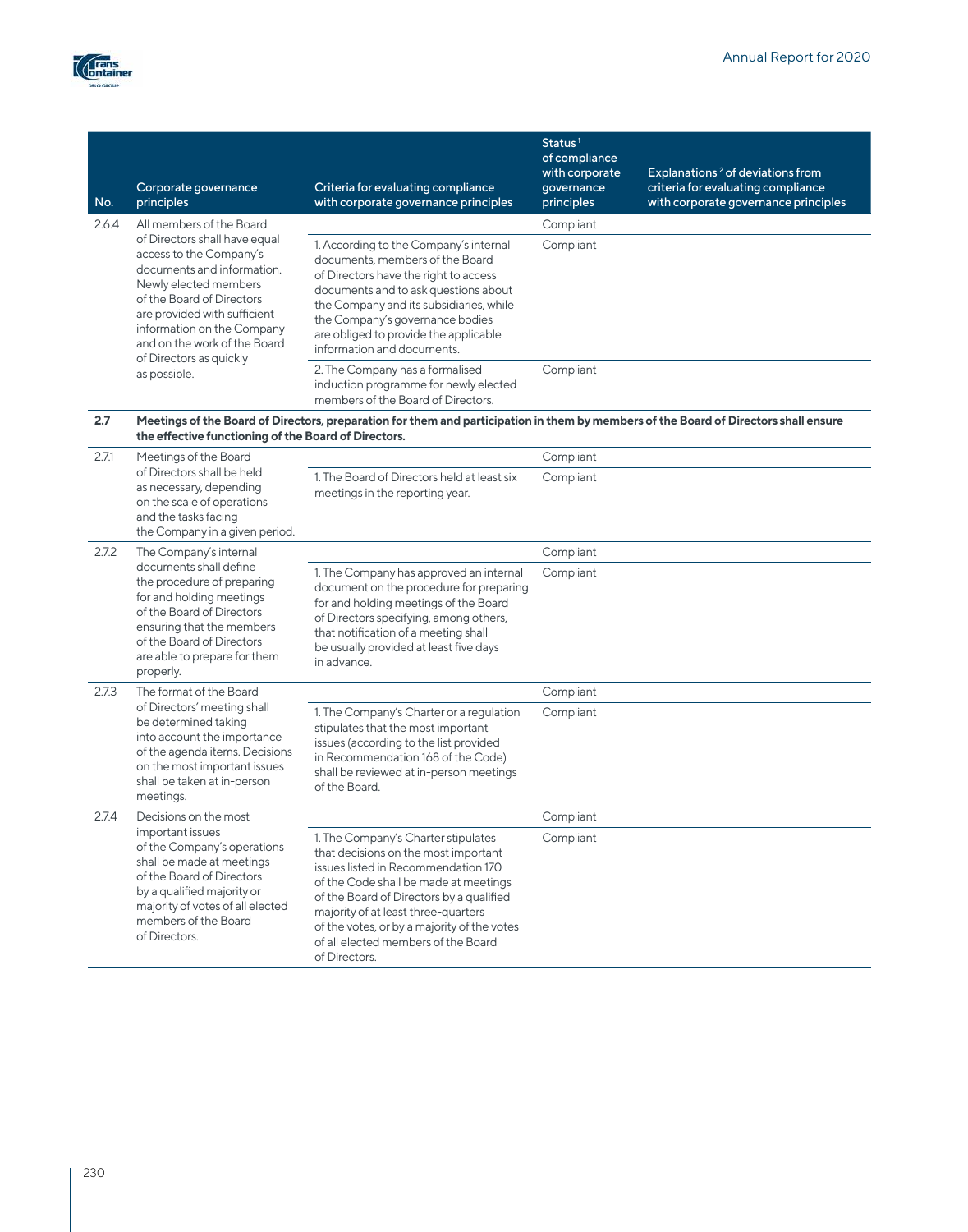| No.   | Corporate governance<br>principles                                                                                                                                                                                                                                 | Criteria for evaluating compliance<br>with corporate governance principles                                                                                                                                        | Status <sup>1</sup><br>of compliance<br>with corporate<br>governance<br>principles | Explanations <sup>2</sup> of deviations from<br>criteria for evaluating compliance<br>with corporate governance principles                                                                                                                                                                                                                                                                                                                                                                                                                                                  |
|-------|--------------------------------------------------------------------------------------------------------------------------------------------------------------------------------------------------------------------------------------------------------------------|-------------------------------------------------------------------------------------------------------------------------------------------------------------------------------------------------------------------|------------------------------------------------------------------------------------|-----------------------------------------------------------------------------------------------------------------------------------------------------------------------------------------------------------------------------------------------------------------------------------------------------------------------------------------------------------------------------------------------------------------------------------------------------------------------------------------------------------------------------------------------------------------------------|
| 2.8   |                                                                                                                                                                                                                                                                    | The Board of Directors shall establish Committees for a preliminary review of the most important issues of the Company's operations.                                                                              |                                                                                    |                                                                                                                                                                                                                                                                                                                                                                                                                                                                                                                                                                             |
| 2.8.1 | The Audit Committee<br>consisting of independent<br>directors shall be created                                                                                                                                                                                     |                                                                                                                                                                                                                   | Partially<br>compliant                                                             |                                                                                                                                                                                                                                                                                                                                                                                                                                                                                                                                                                             |
|       | for a preliminary review<br>of matters related<br>to the financial and business<br>operations of the Company.                                                                                                                                                      | 1. The Board of Directors has created<br>the Audit Committee consisting<br>of independent directors only.                                                                                                         | Not compliant                                                                      | Before 27 March 2020, the Audit<br>Committee had three independent<br>directors. As at the end of 2020,<br>the Company's Audit Committee had one<br>independent director.<br>The Board of Directors seeks to maximise<br>the involvement of independent directors<br>in its Committees. While composing its<br>Committees, the Board of Directors takes<br>into account the Director' independence<br>along with expertise, experience,<br>and desire to work in a certain committee,<br>which makes his/her engagement<br>in the Audit Committee's work more<br>effective. |
|       |                                                                                                                                                                                                                                                                    | 2. The Company's internal documents<br>define the tasks of the Audit<br>Committee, including the tasks listed<br>in Recommendation 172 of the Code.                                                               | Compliant                                                                          |                                                                                                                                                                                                                                                                                                                                                                                                                                                                                                                                                                             |
|       |                                                                                                                                                                                                                                                                    | 3. At least one member of the Audit<br>Committee, who is an independent<br>Director, has knowledge and experience<br>in preparing, analysing, assessing<br>and auditing the accounting (financial)<br>statements. | Compliant                                                                          |                                                                                                                                                                                                                                                                                                                                                                                                                                                                                                                                                                             |
|       |                                                                                                                                                                                                                                                                    | 4. Meetings of the Audit Committee<br>were held at least once per quarter during<br>the reporting period.                                                                                                         | Compliant                                                                          |                                                                                                                                                                                                                                                                                                                                                                                                                                                                                                                                                                             |
| 2.8.2 | The Remuneration Committee<br>consisting of independent                                                                                                                                                                                                            |                                                                                                                                                                                                                   | Partially<br>compliant                                                             |                                                                                                                                                                                                                                                                                                                                                                                                                                                                                                                                                                             |
|       | directors and headed<br>by an independent director<br>who is not the Chairman<br>of the Board of Directors shall<br>be created for a preliminary<br>review of issues relating<br>to the establishment<br>of an effective and transparent<br>remuneration practice. | 1. The Board of Directors created<br>the Remuneration Committee consisting<br>of independent directors only                                                                                                       | Not compliant                                                                      | Before 27 March 2020, the Nominations<br>and Remuneration Committee had four<br>independent directors. As at the end<br>of 2020, the Company's Nominations<br>and Remuneration Committee had one<br>independent director. While composing<br>its Committees, the Board of Directors<br>takes into account the Director'<br>independence along with expertise,<br>experience, and desire to work<br>in a certain Committee, which makes<br>his/her engagement in the Nominations<br>and Remuneration Committee's work<br>more effective.                                     |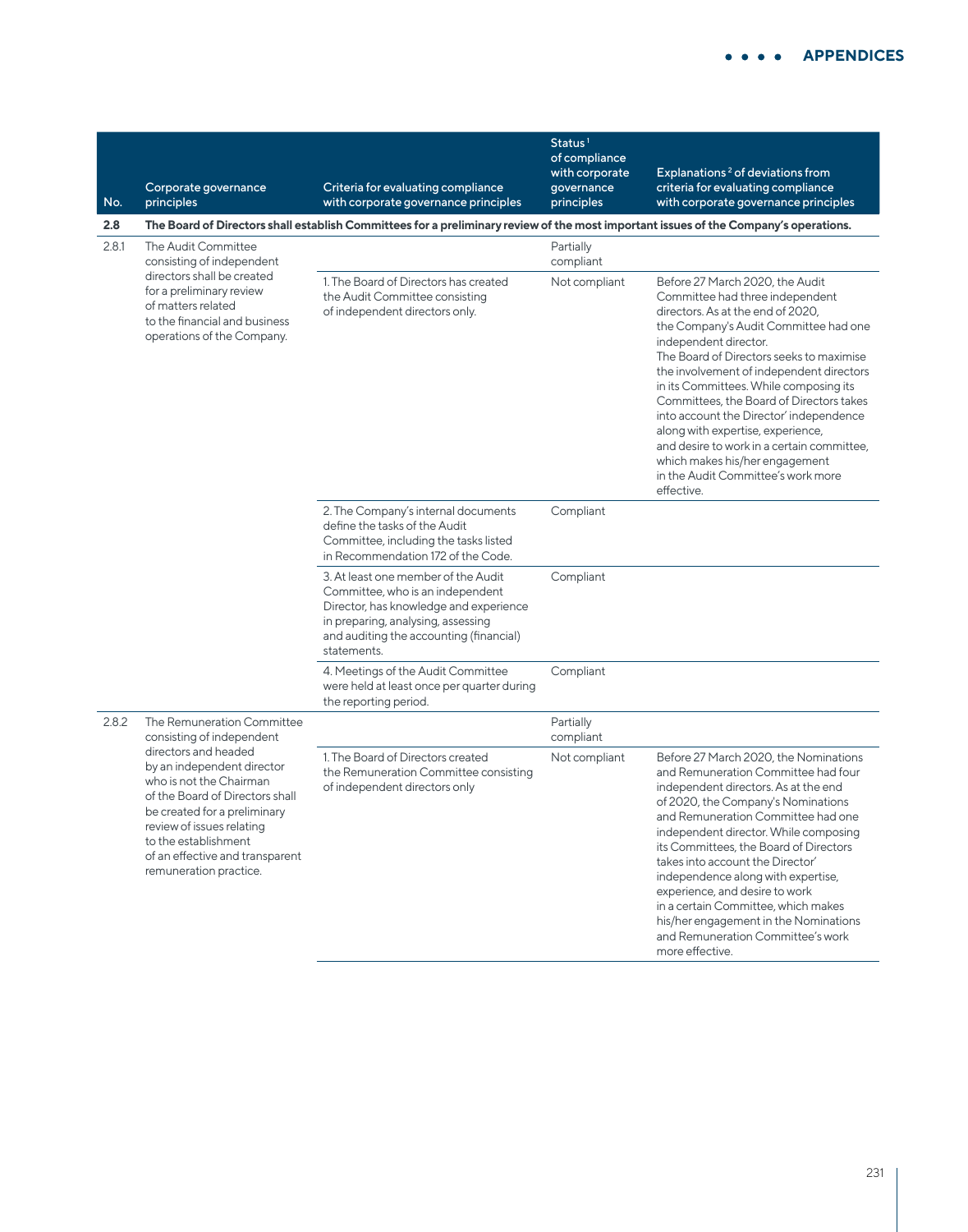

| No.   | Corporate governance<br>principles                                                                                                                                                                                                                                                                                                                                                                                                                | Criteria for evaluating compliance<br>with corporate governance principles                                                                                                                                                                                                                                       | Status <sup>1</sup><br>of compliance<br>with corporate<br>governance<br>principles | Explanations <sup>2</sup> of deviations from<br>criteria for evaluating compliance<br>with corporate governance principles                                                                                                                                                                                                                                                                                                                                                                                                                                                                                                                                                                                                                                    |
|-------|---------------------------------------------------------------------------------------------------------------------------------------------------------------------------------------------------------------------------------------------------------------------------------------------------------------------------------------------------------------------------------------------------------------------------------------------------|------------------------------------------------------------------------------------------------------------------------------------------------------------------------------------------------------------------------------------------------------------------------------------------------------------------|------------------------------------------------------------------------------------|---------------------------------------------------------------------------------------------------------------------------------------------------------------------------------------------------------------------------------------------------------------------------------------------------------------------------------------------------------------------------------------------------------------------------------------------------------------------------------------------------------------------------------------------------------------------------------------------------------------------------------------------------------------------------------------------------------------------------------------------------------------|
|       |                                                                                                                                                                                                                                                                                                                                                                                                                                                   | 2. The Chairman of the Remuneration<br>Committee is an independent director<br>who is not the Chairman of the Board<br>of Directors.                                                                                                                                                                             | Not compliant                                                                      | Between 21 May 2020 and 27 November<br>2020, the independent Director<br>was the Chairman of the Nominations<br>and Remuneration Committee. Since<br>27 November 2020, the Chairman<br>of the Nominations and Remuneration<br>Committee of the Company was not<br>qualified as an independent director.<br>The Chairman of the Nominations<br>and Remuneration Committee is a non-<br>executive director and is not a Chairman<br>of the Board of Directors.<br>Though the Chairman of the Nominations<br>and Remuneration Committee was not<br>an independent Director, it did not hinder<br>the Nominations and Remuneration<br>Committee from making objective<br>recommendations for the Board<br>of Directors and completing its tasks<br>and functions. |
|       |                                                                                                                                                                                                                                                                                                                                                                                                                                                   | 3. The tasks of the Remuneration<br>Committee, including the tasks listed<br>in Recommendation 180 of the Code,<br>are defined in the Company's internal<br>documents.                                                                                                                                           | Compliant                                                                          |                                                                                                                                                                                                                                                                                                                                                                                                                                                                                                                                                                                                                                                                                                                                                               |
| 2.8.3 | The Nominations Committee<br>(appointments, HR), in which                                                                                                                                                                                                                                                                                                                                                                                         |                                                                                                                                                                                                                                                                                                                  | Partially<br>compliant                                                             |                                                                                                                                                                                                                                                                                                                                                                                                                                                                                                                                                                                                                                                                                                                                                               |
|       | the majority of members<br>are independent directors, shall<br>be created for a preliminary<br>review of issues relating<br>to workforce planning<br>(succession planning)<br>and the professional<br>composition and performance<br>of the Board of Directors.                                                                                                                                                                                   | 1. The Board of Directors has created<br>the Nominations Committee (or the tasks<br>indicated in Recommendation 186<br>of the Code are performed by a different<br>committee <4>), in which the majority<br>of members are independent directors.                                                                | Not compliant                                                                      | The Company has created<br>the Nominations and Remuneration<br>Committee, which completes the tasks<br>similar to those of the Nominations<br>Committee (see the comments to para<br>2.8.2                                                                                                                                                                                                                                                                                                                                                                                                                                                                                                                                                                    |
|       |                                                                                                                                                                                                                                                                                                                                                                                                                                                   | 2. The Company's internal documents<br>define the tasks of the Nominations<br>Committee (or the corresponding<br>committee with combined<br>functions), including the tasks listed<br>in Recommendation 186 of the Code.                                                                                         | Compliant                                                                          |                                                                                                                                                                                                                                                                                                                                                                                                                                                                                                                                                                                                                                                                                                                                                               |
| 2.8.4 | In view of the activity                                                                                                                                                                                                                                                                                                                                                                                                                           |                                                                                                                                                                                                                                                                                                                  | Not compliant                                                                      |                                                                                                                                                                                                                                                                                                                                                                                                                                                                                                                                                                                                                                                                                                                                                               |
|       | scope and risk levels,<br>the Company's Board<br>of Directors shall be confident<br>that the composition of its<br>committees fully matches<br>the goals of the Company's<br>operations. Additional<br>committees shall be either<br>created or declared<br>unnecessary (Strategy<br>Committee, Corporate<br>Governance Committee,<br><b>Ethics Committee, Risk</b><br>Management Committee,<br><b>Budget Committee, HSE</b><br>Committee, etc.). | 1. In the reporting period, the Company's<br>Board of Directors has considered<br>the issue of its committees'<br>composition compliance with the tasks<br>of the Board of Directors and the goals<br>of the Company's operations. Additional<br>committees were either created or<br>were not deemed necessary. | Not compliant                                                                      | Due to the change in the shareholding<br>structure in the reporting year<br>and the subsequent complete renewal<br>of the Company's Board of Directors<br>before the end of the corporate<br>year, the performance of the Board<br>of Directors has not been evaluated.<br>Self-assessment of the work<br>of the Company's Board of Directors<br>for 2020/2021 corporate year<br>is planned in 2021.                                                                                                                                                                                                                                                                                                                                                          |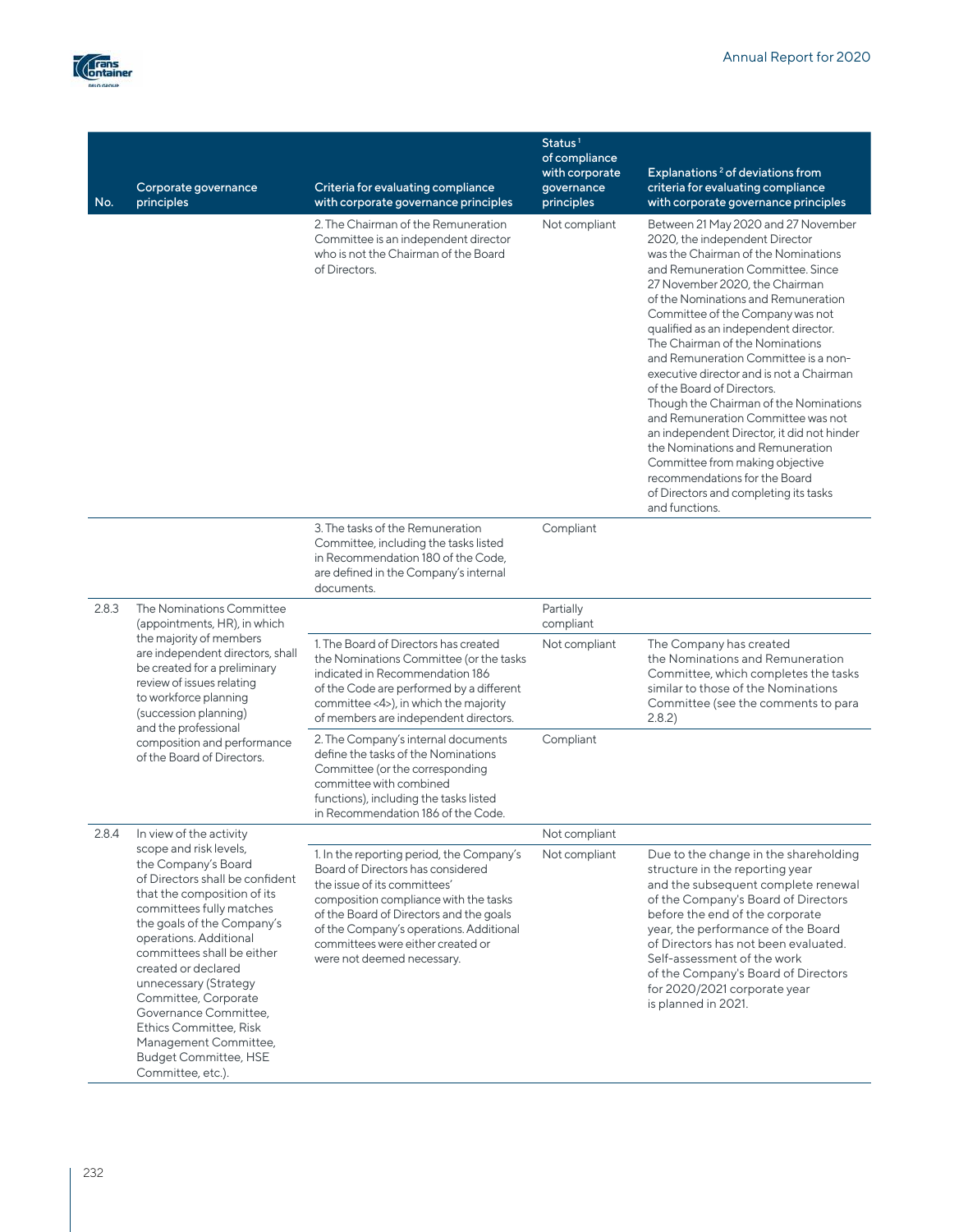| No.   | Corporate governance<br>principles                                                                                  | Criteria for evaluating compliance<br>with corporate governance principles                                                                                                                                                                                                                                                   | Status <sup>1</sup><br>of compliance<br>with corporate<br>governance<br>principles | Explanations <sup>2</sup> of deviations from<br>criteria for evaluating compliance<br>with corporate governance principles                                                                                                                                                                                                                                                                                                                                                                                                                                                                                                                                                                                                                                                                                                                                                                                |
|-------|---------------------------------------------------------------------------------------------------------------------|------------------------------------------------------------------------------------------------------------------------------------------------------------------------------------------------------------------------------------------------------------------------------------------------------------------------------|------------------------------------------------------------------------------------|-----------------------------------------------------------------------------------------------------------------------------------------------------------------------------------------------------------------------------------------------------------------------------------------------------------------------------------------------------------------------------------------------------------------------------------------------------------------------------------------------------------------------------------------------------------------------------------------------------------------------------------------------------------------------------------------------------------------------------------------------------------------------------------------------------------------------------------------------------------------------------------------------------------|
| 2.8.5 | The composition of committees<br>shall be determined so                                                             |                                                                                                                                                                                                                                                                                                                              | Partially<br>compliant                                                             |                                                                                                                                                                                                                                                                                                                                                                                                                                                                                                                                                                                                                                                                                                                                                                                                                                                                                                           |
|       | as to enable thorough<br>discussion of the issues under<br>preliminary review, with various<br>opinions considered. | 1. The Committees of the Board<br>of Directors are chaired by independent<br>directors.                                                                                                                                                                                                                                      | Not compliant                                                                      | Between 21 May 2020 and 27 November<br>2020, the independent Director<br>was the Chairman of the Nominations<br>and Remuneration Committee, Before<br>27 March 2020, the Audit Committee<br>is chaired by an independent director.<br>As at the end of 2020, the Strategy<br>Committee and the Nominations<br>and Remuneration Committee<br>are chaired by non-executive directors.<br>The Audit Committee is chaired<br>by the Executive Director. The Company's<br>deviation from this recommendation<br>ensues from the fact that while<br>selecting chairs of the committees,<br>the Board of Directors also pays<br>attention to the relevant expertise, skills<br>and experience of Directors pertinent<br>to the respective committee, as well<br>as their desire to work as a chairman<br>of the respective committee, which makes<br>their engagement in the committee's work<br>more effective. |
|       |                                                                                                                     | 2. The Company's internal documents<br>(policies) include provisions according<br>to which persons who are not members<br>of the Audit Committee, Nominations<br>Committee or Remuneration<br>Committee may only attend meetings<br>of these committees at the invitation<br>of the Chairman of the respective<br>committee. | Compliant                                                                          |                                                                                                                                                                                                                                                                                                                                                                                                                                                                                                                                                                                                                                                                                                                                                                                                                                                                                                           |
| 2.8.6 | Committee chairs shall regularly                                                                                    |                                                                                                                                                                                                                                                                                                                              | Compliant                                                                          |                                                                                                                                                                                                                                                                                                                                                                                                                                                                                                                                                                                                                                                                                                                                                                                                                                                                                                           |
|       | inform the Board of Directors<br>and its chair about the work<br>of their committees.                               | 1. Committee chairs regularly informed<br>the Board of Directors about the work<br>of their committees during the reporting<br>period.                                                                                                                                                                                       | Compliant                                                                          |                                                                                                                                                                                                                                                                                                                                                                                                                                                                                                                                                                                                                                                                                                                                                                                                                                                                                                           |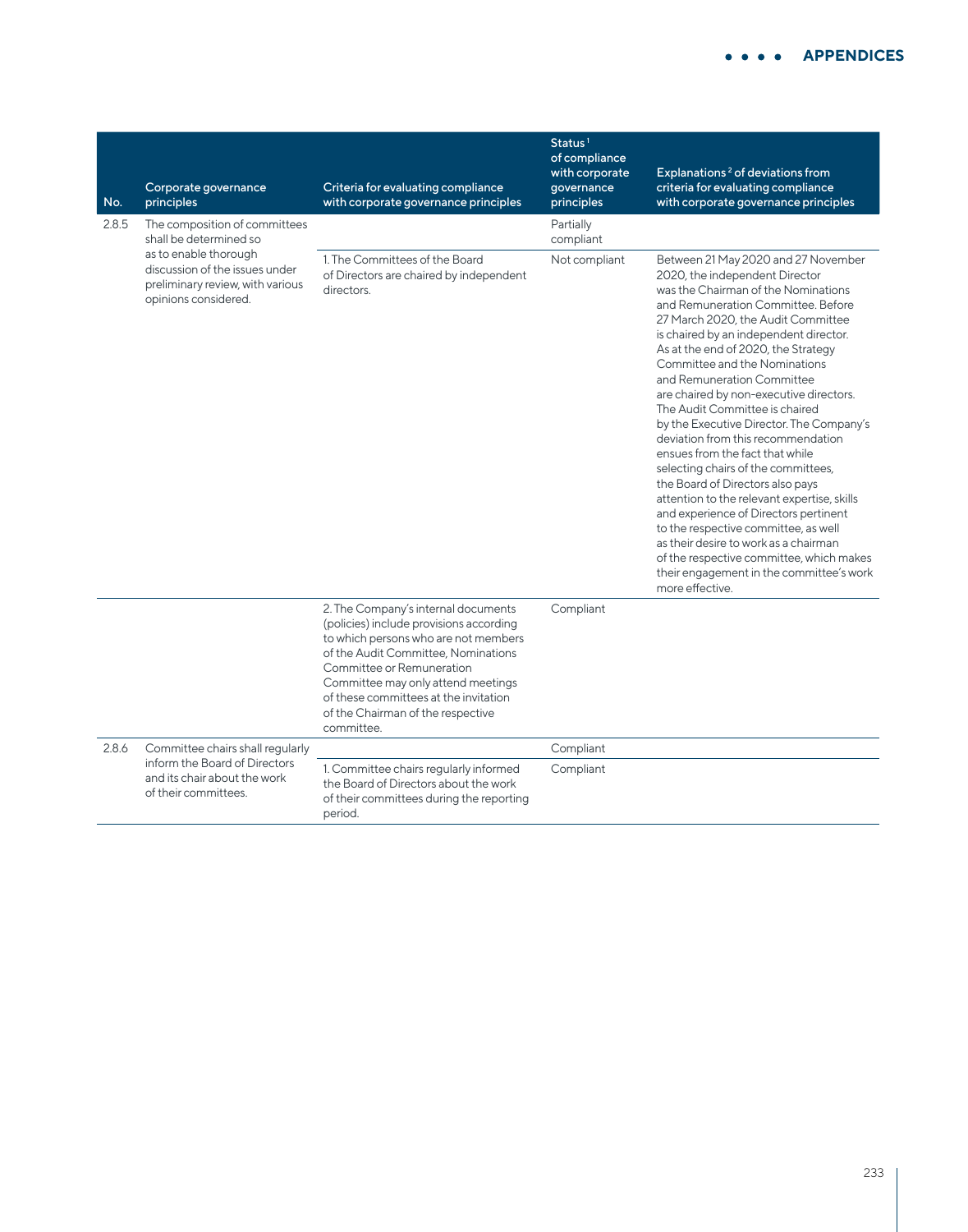

| No.   | Corporate governance<br>principles                                                                                                                                                                                                                                                                                                                                             | Criteria for evaluating compliance<br>with corporate governance principles                                                                                                                                                                                                          | Status <sup>1</sup><br>of compliance<br>with corporate<br>governance<br>principles | Explanations <sup>2</sup> of deviations from<br>criteria for evaluating compliance<br>with corporate governance principles                                                                                                                                                                                                                                                                                                        |
|-------|--------------------------------------------------------------------------------------------------------------------------------------------------------------------------------------------------------------------------------------------------------------------------------------------------------------------------------------------------------------------------------|-------------------------------------------------------------------------------------------------------------------------------------------------------------------------------------------------------------------------------------------------------------------------------------|------------------------------------------------------------------------------------|-----------------------------------------------------------------------------------------------------------------------------------------------------------------------------------------------------------------------------------------------------------------------------------------------------------------------------------------------------------------------------------------------------------------------------------|
| 2.9   |                                                                                                                                                                                                                                                                                                                                                                                | The Board of Directors shall evaluate the performance of the Board of Directors, its Committees and members of the Board of Directors.                                                                                                                                              |                                                                                    |                                                                                                                                                                                                                                                                                                                                                                                                                                   |
| 2.9.1 | The evaluation of the quality                                                                                                                                                                                                                                                                                                                                                  |                                                                                                                                                                                                                                                                                     | Not compliant                                                                      |                                                                                                                                                                                                                                                                                                                                                                                                                                   |
|       | of the Board of Directors' work<br>shall be aimed at determining<br>the performance of the Board<br>of Directors, its committees<br>and members of the Board<br>of Directors, the conformity<br>of their work to the Company's<br>development needs, updating<br>the work of the Board<br>of Directors and determining<br>areas in which their<br>performance can be improved. | 1. The self-assessment or external<br>evaluation of the work of the Board<br>of Directors conducted during<br>the reporting period included<br>a performance evaluation of committees,<br>individual members of the Board<br>of Directors and the Board of Directors<br>as a whole. | Not compliant                                                                      | Due to the change in the shareholding<br>structure in the reporting year<br>and the subsequent complete renewal<br>of the Company's Board of Directors<br>before the end of the corporate year,<br>the performance of the Board of Directors<br>has not been evaluated.<br>Self-assessment of the work<br>of the Company's Board of Directors<br>for 2020/2021 corporate year is planned<br>in 2021.                              |
|       |                                                                                                                                                                                                                                                                                                                                                                                | 2. The results of the self-assessment<br>or external evaluation of the work<br>of the Board of Directors conducted<br>during the reporting period<br>were reviewed at an in-person meeting<br>of the Board of Directors.                                                            | Not compliant                                                                      | Due to the change in the shareholding<br>structure in the reporting year<br>and the subsequent complete renewal<br>of the Company's Board of Directors<br>before the end of the corporate year,<br>the performance of the Board of Directors<br>has not been evaluated.<br>Self-assessment of the work<br>of the Company's Board of Directors<br>for 2020/2021 corporate year is planned<br>in 2021                               |
| 2.9.2 | The work of the Board                                                                                                                                                                                                                                                                                                                                                          |                                                                                                                                                                                                                                                                                     | Not compliant                                                                      |                                                                                                                                                                                                                                                                                                                                                                                                                                   |
|       | of Directors, its committees<br>and members of the Board<br>of Directors shall be evaluated<br>regularly, at least once per year.<br>An external entity (consultant)<br>shall be hired to conduct<br>an independent evaluation<br>of the work of the Board<br>of Directors at least once every<br>three years.                                                                 | 1. The Company has hired an external<br>entity (consultant) to conduct<br>an independent evaluation of the work<br>of the Board of Directors at least once<br>during the last three reporting periods.                                                                              | Not compliant                                                                      | An independent assessment of the quality<br>of the Board of Directors' work<br>is stipulated by internal documents<br>(the Regulation on Assessment<br>of Performance of the Board of Directors<br>and committees of the Board of Directors<br>of TransContainer). The assessment<br>was planned for 2020, but due<br>to the introduction of epidemiological<br>restrictions in the Company,<br>the assessment did not take place |
| 3.1   |                                                                                                                                                                                                                                                                                                                                                                                | The Company's Corporate Secretary is responsible for conducting all ongoing communications with shareholders, coordinating actions<br>to protect the rights and interests of shareholders, and supporting effective action by the Board of Directors.                               |                                                                                    |                                                                                                                                                                                                                                                                                                                                                                                                                                   |
| 3.1.1 | The Corporate Secretary                                                                                                                                                                                                                                                                                                                                                        |                                                                                                                                                                                                                                                                                     | Compliant                                                                          |                                                                                                                                                                                                                                                                                                                                                                                                                                   |
|       | has sufficient knowledge,<br>experience and expertise<br>to execute his or her duties. This<br>official enjoys an impeccable                                                                                                                                                                                                                                                   | 1. The Company has adopted<br>and disclosed a regulation listing<br>provisions on the Corporate Secretary.                                                                                                                                                                          | Compliant                                                                          |                                                                                                                                                                                                                                                                                                                                                                                                                                   |
|       | reputation and the confidence<br>of shareholders.                                                                                                                                                                                                                                                                                                                              | 2. The Company's website and Annual<br>Report provide biographical information<br>about the Corporate Secretary<br>with the same level of detail that<br>is afforded to members of the Company's<br>Board of Directors and executive<br>management team.                            | Compliant                                                                          |                                                                                                                                                                                                                                                                                                                                                                                                                                   |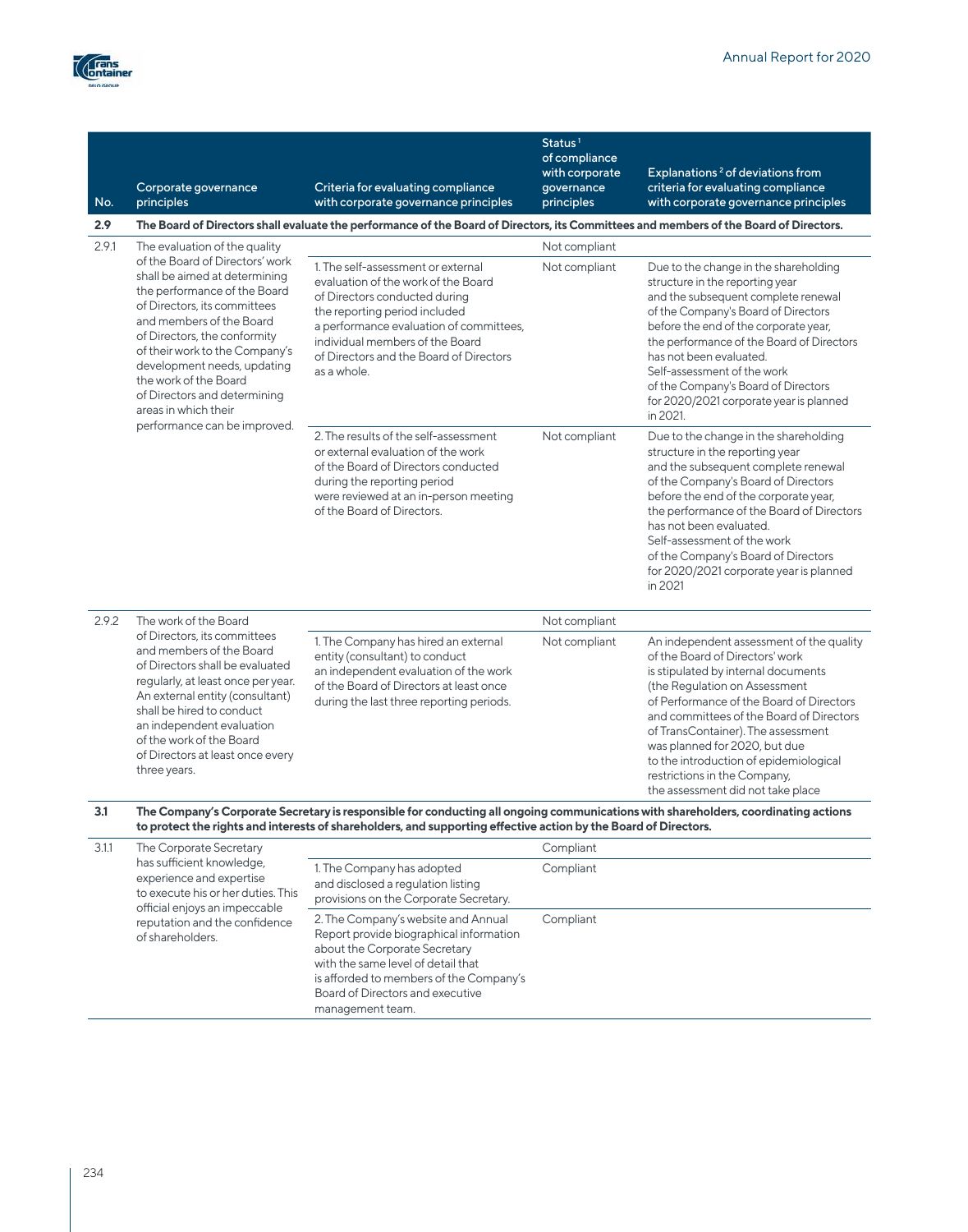| No.   | Corporate governance<br>principles                                                                                                                                                     | Criteria for evaluating compliance<br>with corporate governance principles                                                                                                                     | Status <sup>1</sup><br>of compliance<br>with corporate<br>qovernance<br>principles | Explanations <sup>2</sup> of deviations from<br>criteria for evaluating compliance<br>with corporate governance principles |
|-------|----------------------------------------------------------------------------------------------------------------------------------------------------------------------------------------|------------------------------------------------------------------------------------------------------------------------------------------------------------------------------------------------|------------------------------------------------------------------------------------|----------------------------------------------------------------------------------------------------------------------------|
| 3.1.2 | The Corporate Secretary                                                                                                                                                                |                                                                                                                                                                                                | Compliant                                                                          |                                                                                                                            |
|       | is sufficiently independent<br>of the Company's executive<br>bodies and has been invested<br>with the necessary authority<br>and resources to carry out his or<br>her assigned duties. | 1. The Board of Directors approves<br>decisions to appoint and dismiss<br>the Corporate Secretary, as well<br>as all decisions to award additional<br>remuneration to the Corporate Secretary. | Compliant                                                                          |                                                                                                                            |

**4.1 The level of remuneration paid by the Company shall be sufficient to enable it to attract, motivate, and retain employees having the required skills and qualifications. Remuneration shall be paid to Board members, the executive bodies, and other key executives at the Company in accordance with the remuneration policy adopted by the Company.**

| 4.1.1 | The level of remuneration                                                                                                                                                                                                                                                                                                                                                                                                                                                                                              |                                                                                                                                                                                                                                                                                                                                                                     | Compliant |
|-------|------------------------------------------------------------------------------------------------------------------------------------------------------------------------------------------------------------------------------------------------------------------------------------------------------------------------------------------------------------------------------------------------------------------------------------------------------------------------------------------------------------------------|---------------------------------------------------------------------------------------------------------------------------------------------------------------------------------------------------------------------------------------------------------------------------------------------------------------------------------------------------------------------|-----------|
|       | provided by the Company<br>to members of the Board<br>of Directors, executive bodies,<br>and other key executives shall<br>create sufficient incentives<br>for them to work effectively,<br>allowing the Company<br>to attract and retain competent<br>and skilled professionals. This<br>enables the Company to avoid<br>having to pay remuneration<br>that is higher than necessary,<br>and it prevents the emergence<br>of unjustifiably large wage<br>gaps between these officials<br>and the Company's employees. | 1. The Company has adopted a regulation<br>(regulations) governing the remuneration<br>policy (policies) for members of the Board<br>of Directors, executive bodies,<br>and other key executives, which clearly<br>define the approaches governing<br>the remuneration of these persons.                                                                            | Compliant |
| 4.1.2 | The Company's remuneration                                                                                                                                                                                                                                                                                                                                                                                                                                                                                             |                                                                                                                                                                                                                                                                                                                                                                     | Compliant |
|       | policy shall be determined<br>by the remuneration committee<br>and approved by the Board<br>of Directors. The Board<br>of Directors, with the support<br>of the Remuneration<br>Committee, shall<br>monitor the introduction<br>and implementation<br>of the Company's remuneration<br>policy, and if necessary review<br>and make adjustments to it.                                                                                                                                                                  | 1. During the reporting period,<br>the Remuneration Committee has<br>reviewed the remuneration policy<br>(policies) and how such policies<br>are implemented in practice, and, when<br>necessary, it has presented appropriate<br>recommendations to the Board<br>of Directors.                                                                                     | Compliant |
| 4.1.3 | The Company's remuneration                                                                                                                                                                                                                                                                                                                                                                                                                                                                                             |                                                                                                                                                                                                                                                                                                                                                                     | Compliant |
|       | policy shall contain transparent<br>mechanisms for determining<br>the amount of remuneration<br>paid to members of the Board<br>of Directors, executive bodies<br>and other key executives<br>at the Company, and shall<br>regulate all types of payments,<br>benefits and privileges provided<br>to such persons.                                                                                                                                                                                                     | 1. The Company's remuneration policy<br>(policies) contains (contain) transparent<br>mechanisms for determining the amount<br>of remuneration paid to members<br>of the Board of Directors, executive<br>bodies and other key executives<br>at the Company, and regulates<br>(regulate) all kinds of payments, benefits<br>and privileges provided to such persons. | Compliant |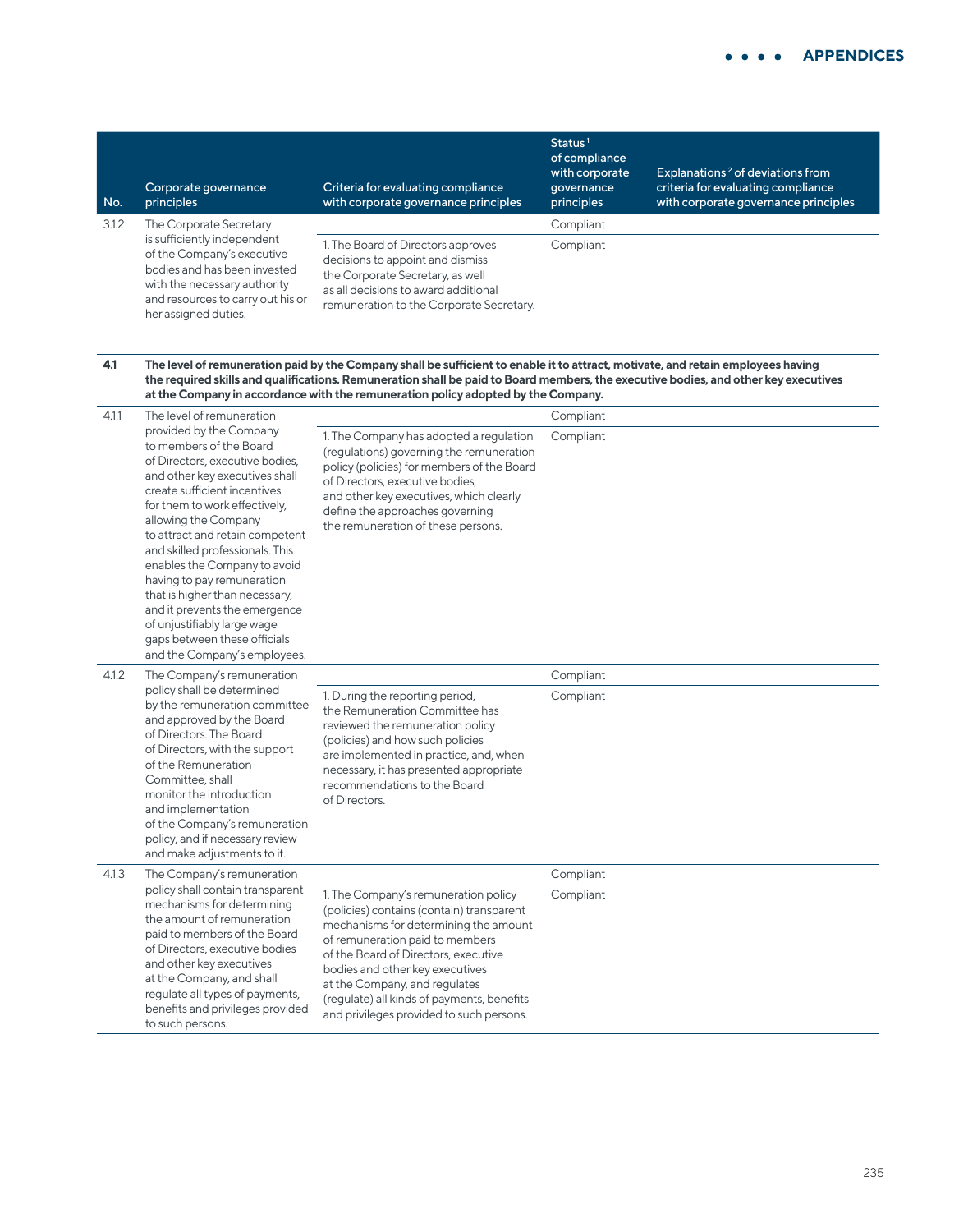

| No.   | Corporate governance<br>principles                                                                                                                                                                                                                                                                                                                                                                                                           | Criteria for evaluating compliance<br>with corporate governance principles                                                                                                                                                                                                                                                                                             | Status $1$<br>of compliance<br>with corporate<br>governance<br>principles | Explanations <sup>2</sup> of deviations from<br>criteria for evaluating compliance<br>with corporate governance principles |
|-------|----------------------------------------------------------------------------------------------------------------------------------------------------------------------------------------------------------------------------------------------------------------------------------------------------------------------------------------------------------------------------------------------------------------------------------------------|------------------------------------------------------------------------------------------------------------------------------------------------------------------------------------------------------------------------------------------------------------------------------------------------------------------------------------------------------------------------|---------------------------------------------------------------------------|----------------------------------------------------------------------------------------------------------------------------|
| 4.1.4 | The Company shall define<br>an expense reimbursement<br>(compensation) policy which<br>enumerates the reimbursable<br>expenses and the level<br>of service for which<br>members of the Board<br>of Directors, Executive Bodies<br>and other key executives<br>at the Company may claim. This<br>policy may be an integral part<br>of the Company's remuneration<br>policy.                                                                   | 1. The policy (policies) on remuneration<br>or the Company's other by-laws<br>establish expense reimbursement rules<br>for members of the Board of Directors,<br>executive bodies and other key<br>executives at the Company.                                                                                                                                          | Compliant<br>Compliant                                                    |                                                                                                                            |
| 4.2   | with the long-term financial interests of shareholders.                                                                                                                                                                                                                                                                                                                                                                                      | The system of remuneration for members of the Board of Directors shall ensure that the financial interests of the Directors are in line                                                                                                                                                                                                                                |                                                                           |                                                                                                                            |
| 4.2.1 | The Company shall pay<br>an annual base salary<br>to the members of the Board<br>of Directors. The Company shall<br>not pay a fee for participation<br>in individual meetings<br>of the Board or of Board<br>Committees. The Company<br>shall not use forms of short-<br>term motivation or additional<br>material incentives for members<br>of the Board of Directors.                                                                      | 1. An annual base salary was the only form<br>of monetary remuneration that members<br>of the Board of Directors received for their<br>work on the Board during the reporting<br>period.                                                                                                                                                                               | Compliant<br>Compliant                                                    |                                                                                                                            |
| 4.2.2 | Long-term ownership                                                                                                                                                                                                                                                                                                                                                                                                                          |                                                                                                                                                                                                                                                                                                                                                                        | Compliant                                                                 |                                                                                                                            |
|       | of Company shares is the best<br>way to ensure the convergence<br>of the financial interests<br>of the members of the Board<br>of Directors with the long-<br>term interests of shareholders.<br>For this reason, the Company<br>shall not make the right<br>to dispose of shares dependent<br>on the achievement of certain<br>performance results,<br>and members of the Board<br>of Directors do not participate<br>in option programmes. | 1. If a regulation (regulations) detailing<br>remuneration policy (policies) include<br>a provision allowing Company's shares<br>to be granted to members of the Board<br>of Directors, then clear rules are stipulated<br>and disclosed regulating the ownership<br>by Board members of those shares,<br>intended to promote the long-term<br>holding of such shares. | Compliant                                                                 |                                                                                                                            |
| 4.2.3 | The Company shall not provide                                                                                                                                                                                                                                                                                                                                                                                                                |                                                                                                                                                                                                                                                                                                                                                                        | Compliant                                                                 |                                                                                                                            |
|       | any additional payments or<br>compensation in the event<br>of the early termination<br>of the authorities of members<br>of the Board of Directors<br>in connection with the transfer<br>of control over the Company or<br>other circumstances.                                                                                                                                                                                               | 1. The Company shall not provide<br>any additional payments or<br>compensation in the event of the early<br>termination of the authorities<br>of members of the Board of Directors<br>in connection with the transfer<br>of control over the Company or other<br>circumstances.                                                                                        | Compliant                                                                 |                                                                                                                            |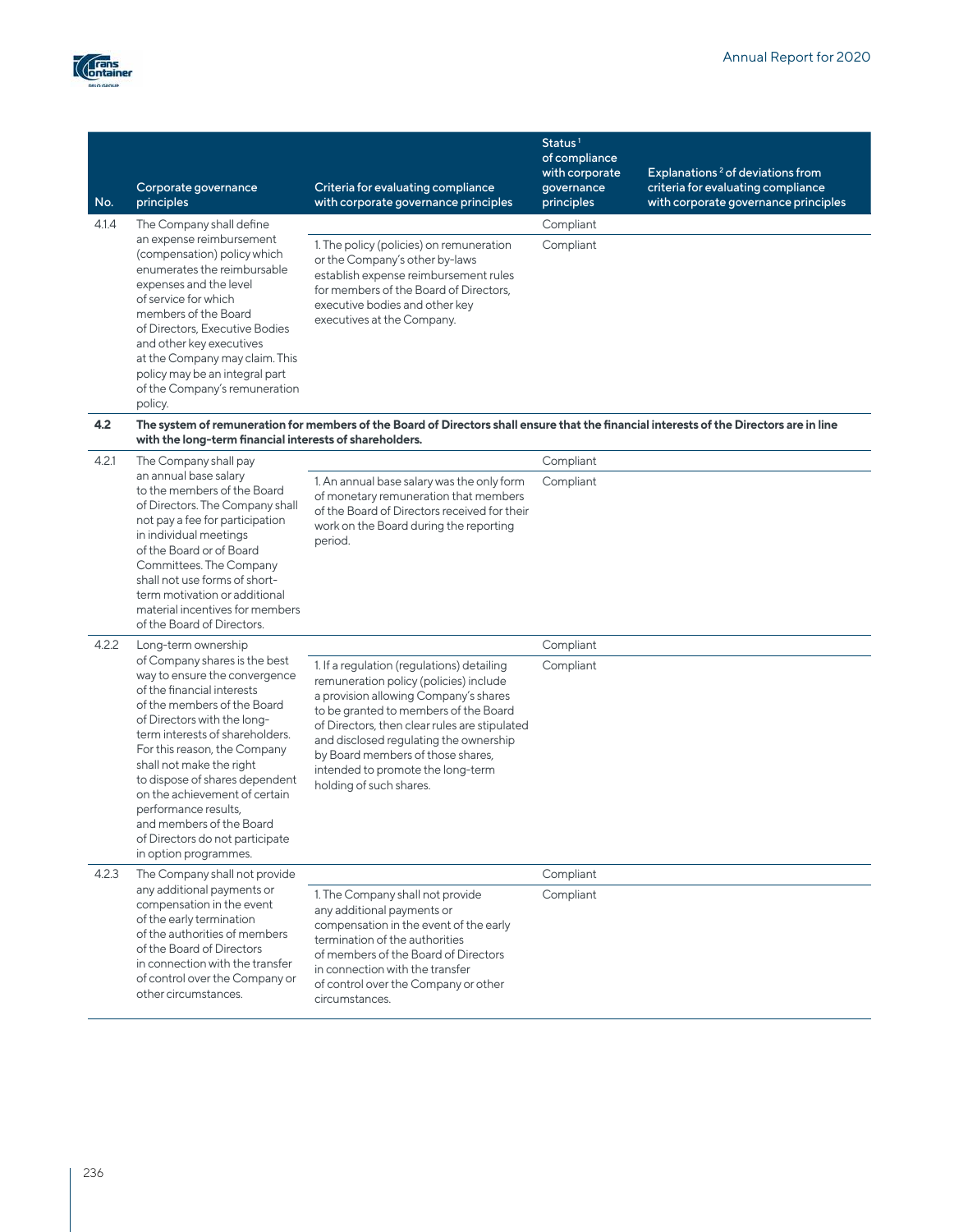| No.   | Corporate governance<br>principles                                                                                                                           | Criteria for evaluating compliance<br>with corporate governance principles                                                                                                                                                                                                                                           | of compliance<br>with corporate<br>governance<br>principles | Explanations <sup>2</sup> of deviations from<br>criteria for evaluating compliance<br>with corporate governance principles                                                                                                                                                                                                                                                                                                                                                                                                                                                                                                                                                                                            |
|-------|--------------------------------------------------------------------------------------------------------------------------------------------------------------|----------------------------------------------------------------------------------------------------------------------------------------------------------------------------------------------------------------------------------------------------------------------------------------------------------------------|-------------------------------------------------------------|-----------------------------------------------------------------------------------------------------------------------------------------------------------------------------------------------------------------------------------------------------------------------------------------------------------------------------------------------------------------------------------------------------------------------------------------------------------------------------------------------------------------------------------------------------------------------------------------------------------------------------------------------------------------------------------------------------------------------|
| 4.3   |                                                                                                                                                              | The system of remuneration for members of the Executive Bodies and other key executives of the Company shall provide for their<br>remuneration to be dependent on the Company's performance and their personal contributions to achieving it.                                                                        |                                                             |                                                                                                                                                                                                                                                                                                                                                                                                                                                                                                                                                                                                                                                                                                                       |
| 4.3.1 | Compensation for members<br>of executive bodies and other<br>key executives at the Company<br>shall be determined in such<br>a way as to ensure a reasonable | 1. During the reporting period, the annual<br>performance indicators approved<br>by the Board of Directors were used                                                                                                                                                                                                 | Partially<br>compliant<br>Compliant                         |                                                                                                                                                                                                                                                                                                                                                                                                                                                                                                                                                                                                                                                                                                                       |
|       | and justified ratio between<br>base salary and variable<br>remuneration depending<br>on the Company's performance<br>and the personal (individual)           | to determine the amount of variable<br>compensation awarded to members<br>of executive bodies and other key<br>executives at the Company.                                                                                                                                                                            |                                                             |                                                                                                                                                                                                                                                                                                                                                                                                                                                                                                                                                                                                                                                                                                                       |
|       | contribution of each employee<br>to the final result.                                                                                                        | 2. In the course of the last evaluation<br>of the remuneration system for members<br>of executive bodies and other key<br>executives at the Company, the Board<br>of Directors (the Remuneration<br>Committee) confirmed that the Company<br>employed an effective ratio of base salary<br>to variable compensation. | Compliant                                                   |                                                                                                                                                                                                                                                                                                                                                                                                                                                                                                                                                                                                                                                                                                                       |
|       |                                                                                                                                                              | 3. The Company has established<br>a procedure that provides for the reclaim<br>of funds wrongfully obtained by members<br>of executive bodies and other key<br>executives at the Company.                                                                                                                            | Not compliant                                               | The Regulation on Annual Performance<br>Bonuses to managers of TransContainer's<br>Executive Office does not provide<br>for a procedure to reclaim funds<br>wrongfully obtained by members<br>of executive bodies and other key<br>executives, as no such cases have been<br>identified.<br>The Company has a clear mechanism<br>in place to determine remuneration<br>for members of executive bodies<br>and other executives, eliminating<br>the possibility of unreasonable payments.<br>Should the fact be confirmed, bonus<br>payments wrongfully obtained<br>by members of executive bodies<br>(members of the Executive Board<br>and chief executives) and other key<br>executives of the Company are returned |

 $\overline{\mathsf{Status}^1}$ 

under the applicable Russian laws.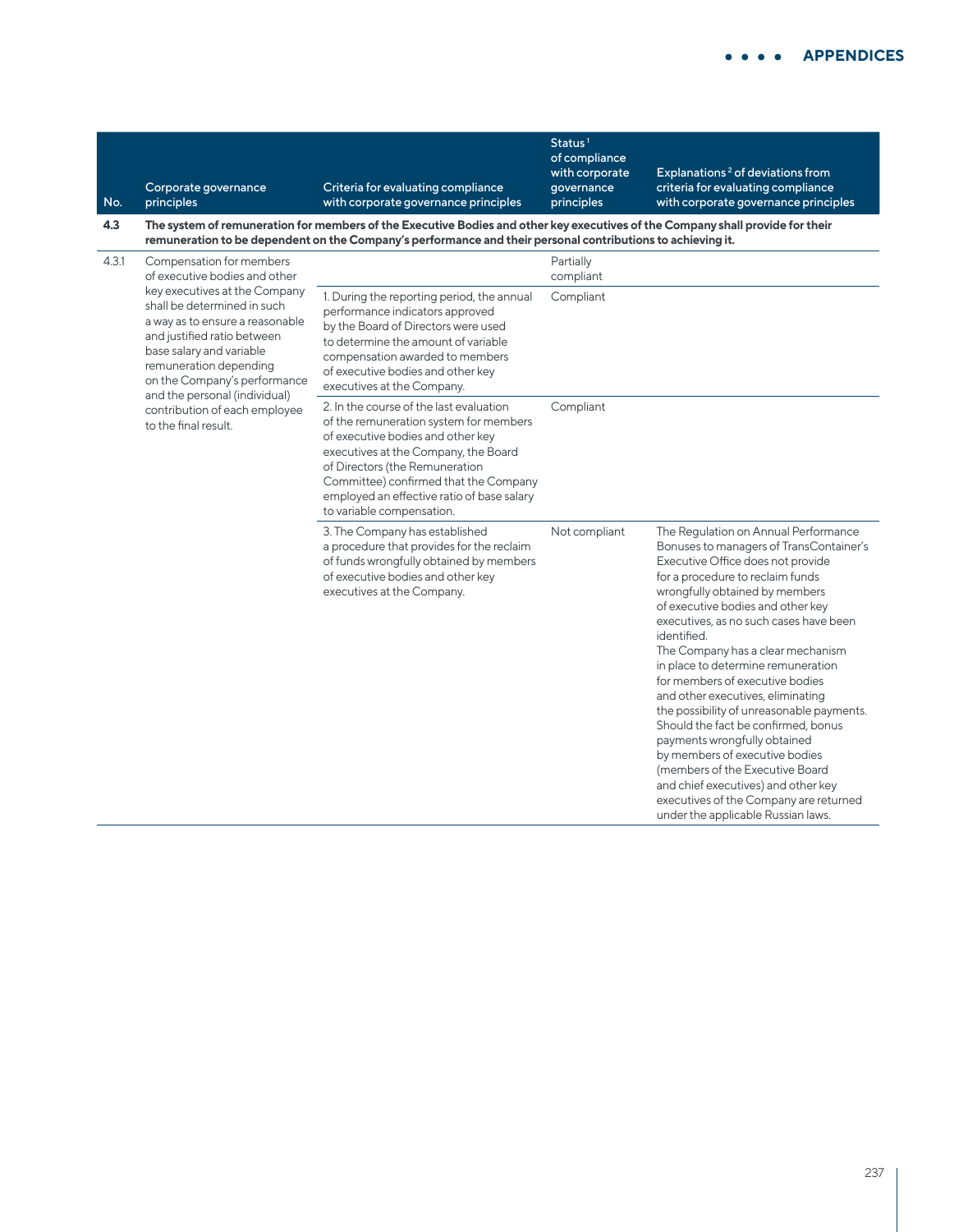

| No.   | Corporate governance<br>principles                                                                                                                                                                                                                                                                                                                                                                                         | Criteria for evaluating compliance<br>with corporate governance principles                                                                                                                                                                                                                                                                                                                                                                                                                 | Status <sup>1</sup><br>of compliance<br>with corporate<br>governance<br>principles | Explanations <sup>2</sup> of deviations from<br>criteria for evaluating compliance<br>with corporate governance principles                                                                                                                                                                                                                                       |
|-------|----------------------------------------------------------------------------------------------------------------------------------------------------------------------------------------------------------------------------------------------------------------------------------------------------------------------------------------------------------------------------------------------------------------------------|--------------------------------------------------------------------------------------------------------------------------------------------------------------------------------------------------------------------------------------------------------------------------------------------------------------------------------------------------------------------------------------------------------------------------------------------------------------------------------------------|------------------------------------------------------------------------------------|------------------------------------------------------------------------------------------------------------------------------------------------------------------------------------------------------------------------------------------------------------------------------------------------------------------------------------------------------------------|
| 4.3.2 | The Company shall implement                                                                                                                                                                                                                                                                                                                                                                                                |                                                                                                                                                                                                                                                                                                                                                                                                                                                                                            | Not compliant                                                                      |                                                                                                                                                                                                                                                                                                                                                                  |
|       | a long-term incentive<br>programme for members<br>of the executive bodies<br>and other key executives<br>of the Company using<br>the Company's shares (or<br>options or other derivative<br>instruments whose underlying<br>asset is Company shares).                                                                                                                                                                      | 1. The Company has implemented a long-<br>term incentive programme for members<br>of the executive bodies and other<br>key executives of the Company using<br>the Company's shares (or financial<br>instruments based on Company shares).                                                                                                                                                                                                                                                  | Not compliant                                                                      | Currently, the Company does not develop<br>any long-term incentive programme<br>for members of the executive bodies<br>and other key executives of the Company<br>using the Company's shares (or financial<br>instruments based on Company shares).<br>In the future, the Company is considering<br>the possibility of developing such<br>a motivation programme |
|       |                                                                                                                                                                                                                                                                                                                                                                                                                            | 2. The long-term incentive programme<br>for members of executive bodies<br>and other key executives at the Company<br>provides that the right to dispose<br>of shares and other financial instruments<br>that are granted within the programme<br>shall not be granted earlier than three<br>years after the date that such shares<br>or instruments are awarded. The right<br>to sell shares shall be conditional upon<br>the Company's achievement of certain<br>performance indicators. | Not applicable                                                                     |                                                                                                                                                                                                                                                                                                                                                                  |
| 4.3.3 | The amount of compensation                                                                                                                                                                                                                                                                                                                                                                                                 |                                                                                                                                                                                                                                                                                                                                                                                                                                                                                            | Compliant                                                                          |                                                                                                                                                                                                                                                                                                                                                                  |
|       | (golden parachute) that<br>is paid by the Company<br>in the event of the early<br>termination of the authorities<br>of members of the executive<br>bodies or key executives<br>at the initiative of the Company<br>and in the absence<br>of any unscrupulous actions<br>taken by the executives<br>themselves shall not exceed<br>two times the base salary that<br>is paid as part of the annual<br>compensation package. | 1. In the reporting period, the amount<br>of compensation (golden parachute) paid<br>by the Company in the event of the early<br>termination of the authorities of members<br>of the executive bodies or key executives<br>at the initiative of the Company<br>and in the absence of any unscrupulous<br>actions taken by the executives<br>themselves did not exceed two times<br>the base salary paid as part of the annual<br>compensation package.                                     | Compliant                                                                          |                                                                                                                                                                                                                                                                                                                                                                  |
| 5.1   | in achieving the goals of the Company.                                                                                                                                                                                                                                                                                                                                                                                     | The Company has established the efficient risk management and internal control system designed to provide reasonable assurance                                                                                                                                                                                                                                                                                                                                                             |                                                                                    |                                                                                                                                                                                                                                                                                                                                                                  |
| 5.1.1 | The Board of Directors shall                                                                                                                                                                                                                                                                                                                                                                                               |                                                                                                                                                                                                                                                                                                                                                                                                                                                                                            | Compliant                                                                          |                                                                                                                                                                                                                                                                                                                                                                  |
|       | determine the principles and<br>approaches used to shape the<br>Company's risk management<br>and internal control system.                                                                                                                                                                                                                                                                                                  | 1. The functions that the Company's<br>various governance bodies and units<br>play in the risk management and internal<br>control systems are clearly defined<br>in the regulations / relevant Company<br>policies approved by the Board<br>of Directors.                                                                                                                                                                                                                                  | Compliant                                                                          |                                                                                                                                                                                                                                                                                                                                                                  |
| 5.1.2 | The Company's executive                                                                                                                                                                                                                                                                                                                                                                                                    |                                                                                                                                                                                                                                                                                                                                                                                                                                                                                            | Compliant                                                                          |                                                                                                                                                                                                                                                                                                                                                                  |
|       | bodies shall ensure the<br>establishment and maintenance<br>of an effective system of risk<br>management and internal<br>control at the Company.                                                                                                                                                                                                                                                                           | 1. The executive bodies of the Company<br>have ensured the distribution of functions<br>and authorities for risk management<br>and internal control between their<br>subordinate managers of units<br>and departments.                                                                                                                                                                                                                                                                     | Compliant                                                                          |                                                                                                                                                                                                                                                                                                                                                                  |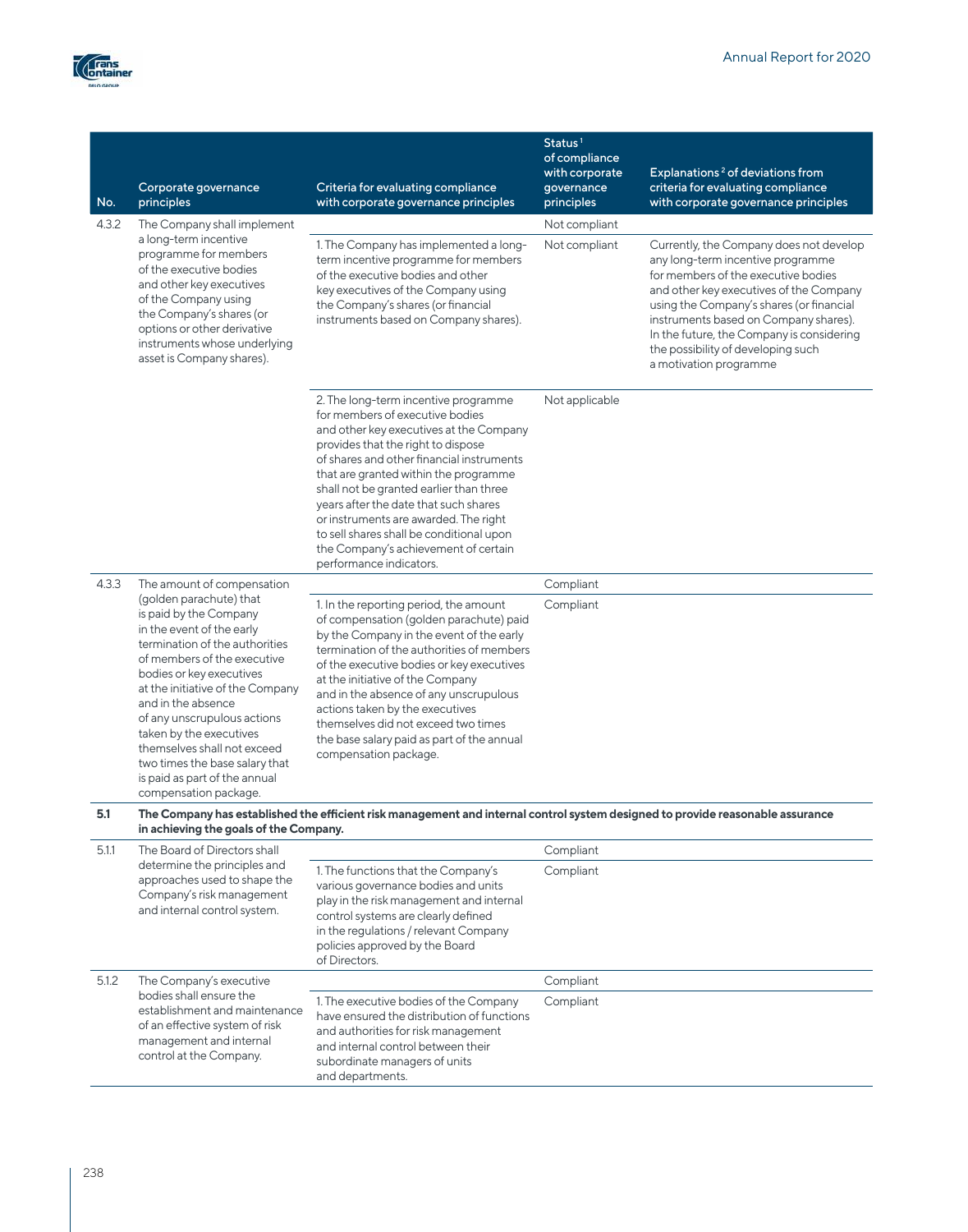| No.   | Corporate governance<br>principles                                                                                                                                                                                                                                                                                                          | Criteria for evaluating compliance<br>with corporate governance principles                                                                                                                                                                                                                                                | Status <sup>1</sup><br>of compliance<br>with corporate<br>governance<br>principles | Explanations <sup>2</sup> of deviations from<br>criteria for evaluating compliance<br>with corporate governance principles |
|-------|---------------------------------------------------------------------------------------------------------------------------------------------------------------------------------------------------------------------------------------------------------------------------------------------------------------------------------------------|---------------------------------------------------------------------------------------------------------------------------------------------------------------------------------------------------------------------------------------------------------------------------------------------------------------------------|------------------------------------------------------------------------------------|----------------------------------------------------------------------------------------------------------------------------|
| 5.1.3 | The Company's risk                                                                                                                                                                                                                                                                                                                          |                                                                                                                                                                                                                                                                                                                           | Compliant                                                                          |                                                                                                                            |
|       | management and internal<br>control system shall provide<br>an objective, fair and clear                                                                                                                                                                                                                                                     | 1. The Company has approved an anti-<br>corruption policy.                                                                                                                                                                                                                                                                | Compliant                                                                          |                                                                                                                            |
|       | view of the current state<br>and prospects of the Company,<br>the integrity and transparency<br>of the Company's reporting,<br>and the reasonableness<br>and acceptability of the risks<br>taken by the Company.                                                                                                                            | 2. The Company provides an accessible<br>way of notifying the Board of Directors<br>or the Board's Audit Committee about<br>violations of the law, internal procedures<br>or the Company's code of ethics.                                                                                                                | Compliant                                                                          |                                                                                                                            |
| 5.1.4 | The Board of Directors                                                                                                                                                                                                                                                                                                                      |                                                                                                                                                                                                                                                                                                                           | Compliant                                                                          |                                                                                                                            |
|       | shall take the necessary<br>measures to ensure that<br>the Company's current<br>system of risk management<br>and internal control<br>coincides with the principles<br>and approaches determined<br>by the Board of Directors<br>to ensure the effective<br>organisation and functioning<br>of the system.                                   | 1. During the reporting period, the Board<br>of Directors or the Audit Committee<br>of the Board of Directors evaluated<br>the effectiveness of the Company's<br>risk management and internal control<br>system. Information about the main<br>findings of this evaluation is included<br>in the Company's Annual Report. | Compliant                                                                          |                                                                                                                            |
| 5.2   |                                                                                                                                                                                                                                                                                                                                             | The Company shall organise an internal audit to ensure a systematic, independent evaluation of the reliability and effectiveness<br>of the Company's risk management and internal control system and its corporate governance practices.                                                                                  |                                                                                    |                                                                                                                            |
| 5.2.1 | The Company shall create                                                                                                                                                                                                                                                                                                                    |                                                                                                                                                                                                                                                                                                                           | Compliant                                                                          |                                                                                                                            |
|       | a separate structural unit or<br>contract with an independent<br>external organisation<br>to conduct the internal audit.<br>The internal audit unit has been<br>assigned separate functional<br>and administrative reporting<br>relationships. Functionally,<br>the internal audit function<br>is subordinate to the Board<br>of Directors. | 1. The Company has created a separate<br>structural unit to conduct internal<br>audits that is functionally subordinate<br>to the Board of Directors or the Audit<br>Committee, or it has engaged<br>an independent external organisation<br>with the same subordinate status,<br>to conduct internal audits.             | Compliant                                                                          |                                                                                                                            |
| 5.2.2 | The internal audit unit shall                                                                                                                                                                                                                                                                                                               |                                                                                                                                                                                                                                                                                                                           | Compliant                                                                          |                                                                                                                            |
|       | evaluate the effectiveness<br>of the internal control system<br>and assess the effectiveness<br>of the risk management<br>and corporate governance<br>systems. The Company shall                                                                                                                                                            | 1. During the reporting period,<br>the effectiveness of the internal<br>control and risk management systems<br>was assessed as part of the internal audit<br>process.<br>2. The Company uses generally accepted                                                                                                           | Compliant<br>Compliant                                                             |                                                                                                                            |
|       | apply generally accepted<br>standards in the field of internal<br>auditing.                                                                                                                                                                                                                                                                 | approaches to internal control and risk<br>management.                                                                                                                                                                                                                                                                    |                                                                                    |                                                                                                                            |
| 6.1   |                                                                                                                                                                                                                                                                                                                                             | The Company and its operations are transparent to shareholders, investors and other interested parties.                                                                                                                                                                                                                   |                                                                                    |                                                                                                                            |
| 6.1.1 | The Company shall develop                                                                                                                                                                                                                                                                                                                   |                                                                                                                                                                                                                                                                                                                           | Compliant                                                                          |                                                                                                                            |
|       | and implement an information<br>policy to ensure the effective<br>communication of information<br>between the Company,<br>shareholders, investors                                                                                                                                                                                           | 1. The Board of Directors has<br>approved the Company's information<br>policy, which is designed to meet<br>the recommendations of the Code.                                                                                                                                                                              | Compliant                                                                          |                                                                                                                            |
|       | and other interested parties.                                                                                                                                                                                                                                                                                                               | 2. The Board of Directors (or one of its<br>Committees) has discussed matters<br>related to the Company's compliance<br>with its information policy at least once<br>during the reporting period.                                                                                                                         | Compliant                                                                          |                                                                                                                            |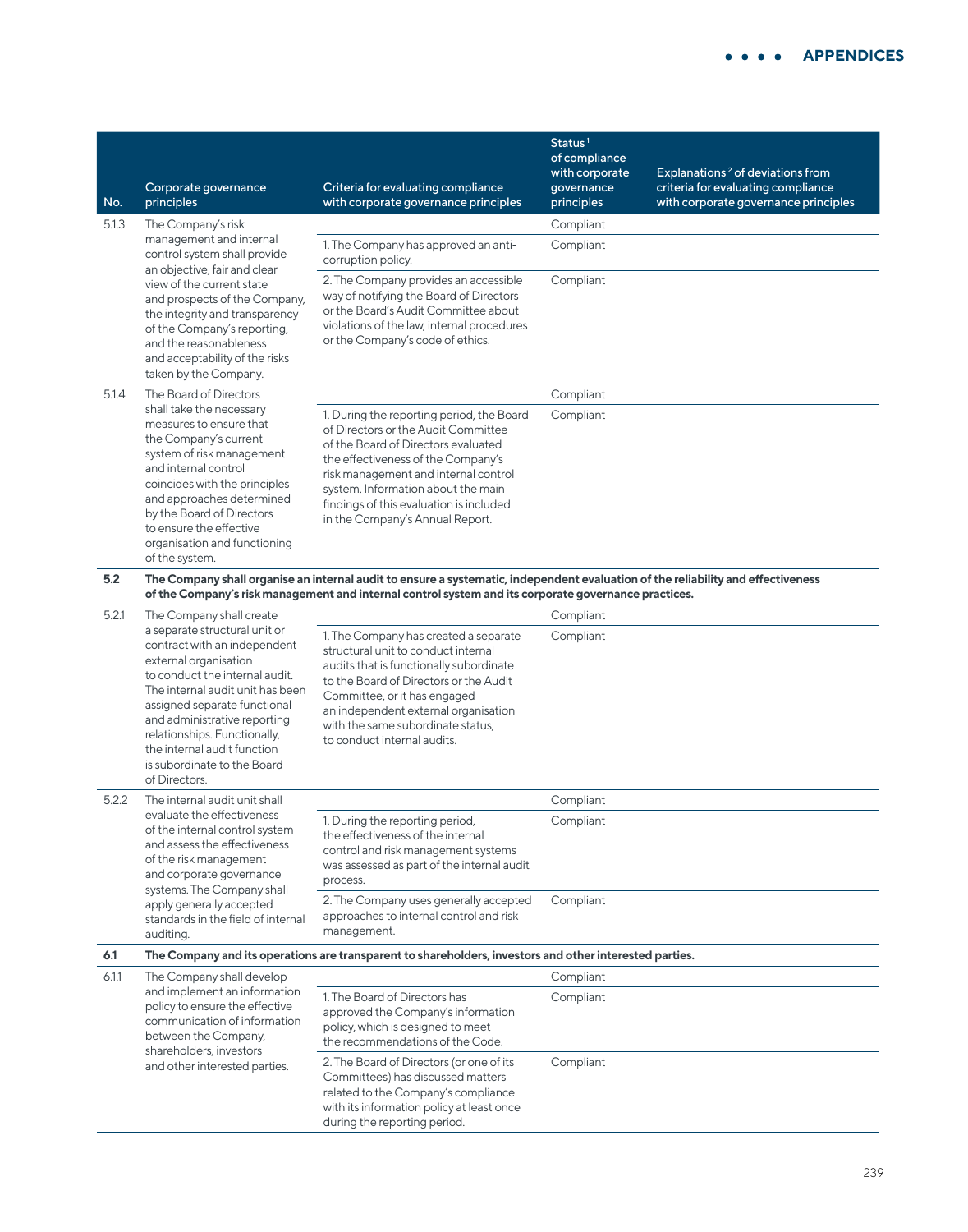

| No.   | Corporate governance<br>principles                                                                                               | Criteria for evaluating compliance<br>with corporate governance principles                                                                                                                                                                                                                                                        | Status <sup>1</sup><br>of compliance<br>with corporate<br>governance<br>principles | Explanations <sup>2</sup> of deviations from<br>criteria for evaluating compliance<br>with corporate governance principles                                                                                                                                                                                                                                                                                                                                                                                                                                                                                                                                                                       |
|-------|----------------------------------------------------------------------------------------------------------------------------------|-----------------------------------------------------------------------------------------------------------------------------------------------------------------------------------------------------------------------------------------------------------------------------------------------------------------------------------|------------------------------------------------------------------------------------|--------------------------------------------------------------------------------------------------------------------------------------------------------------------------------------------------------------------------------------------------------------------------------------------------------------------------------------------------------------------------------------------------------------------------------------------------------------------------------------------------------------------------------------------------------------------------------------------------------------------------------------------------------------------------------------------------|
| 6.1.2 | The Company shall disclose<br>information on its corporate                                                                       |                                                                                                                                                                                                                                                                                                                                   | Partially<br>compliant                                                             |                                                                                                                                                                                                                                                                                                                                                                                                                                                                                                                                                                                                                                                                                                  |
|       | governance system<br>and practice, including detailed<br>information on compliance<br>with the principles<br>and recommendations | 1. The Company discloses information<br>about its corporate governance system<br>and the general principles of corporate<br>governance applied at the Company,<br>including on the Company's website.                                                                                                                             | Compliant                                                                          |                                                                                                                                                                                                                                                                                                                                                                                                                                                                                                                                                                                                                                                                                                  |
|       | of the Code.                                                                                                                     | 2. The Company discloses information<br>on the composition of the executive<br>bodies and the Board of Directors, as well<br>as the independence of the members<br>of the Board of Directors and their<br>membership on the Committees<br>of the Board of Directors (in accordance<br>with the definitions provided in the Code). | Compliant                                                                          |                                                                                                                                                                                                                                                                                                                                                                                                                                                                                                                                                                                                                                                                                                  |
|       |                                                                                                                                  | 3. In the event that a person should<br>assume control of the Company,<br>the Company publishes a memorandum<br>by the controlling person concerning<br>the plans of this person for the corporate<br>governance of the Company.                                                                                                  | Not compliant                                                                      | In the reporting period, the Company<br>published no memorandum<br>of the controlling shareholder since<br>the controlling shareholder did not<br>inform the Company of their plans<br>concerning the corporate governance<br>in the Company. If the Company<br>receives from the controlling person<br>any statement of their plans regarding<br>corporate governance in the Company,<br>the Company undertakes to publish<br>the same on its website and in the Annual<br>Report.<br>The Company's business priorities<br>and development prospects, along<br>with planned corporate governance<br>initiatives are described in the Annual<br>Report approved annually by its<br>shareholders. |

#### **6.2 The Company shall disclose complete, updated and reliable information about itself on a timely basis to allow its shareholders and investors to make informed decisions.**

| 6.2.1 | The Company shall disclose<br>information in accordance<br>with the principles of regularity,<br>consistency and efficiency,<br>as well as the accessibility,<br>accuracy, completeness<br>and comparability of the data<br>disclosed. |                                                                                                                                                                                                                                                                               | Compliant |
|-------|----------------------------------------------------------------------------------------------------------------------------------------------------------------------------------------------------------------------------------------|-------------------------------------------------------------------------------------------------------------------------------------------------------------------------------------------------------------------------------------------------------------------------------|-----------|
|       |                                                                                                                                                                                                                                        | 1. The Company's information policy<br>defines approaches and criteria<br>for identifying information that could<br>materially affect the Company's<br>valuation, the value of its securities<br>and the procedures that ensure the timely<br>disclosure of such information. | Compliant |
|       |                                                                                                                                                                                                                                        | 2. If the Company's securities are traded<br>on foreign organised markets, then<br>equivalent amounts of material<br>information shall be disclosed<br>in the Russian Federation and on these<br>foreign markets at the same time during<br>the reporting year.               | Compliant |
|       |                                                                                                                                                                                                                                        | 3. If foreign shareholders hold<br>a substantial number of shares<br>in the Company, then during<br>the reporting year, information<br>was disclosed not only in Russian but also<br>in one of the more commonly spoken<br>foreign languages.                                 | Compliant |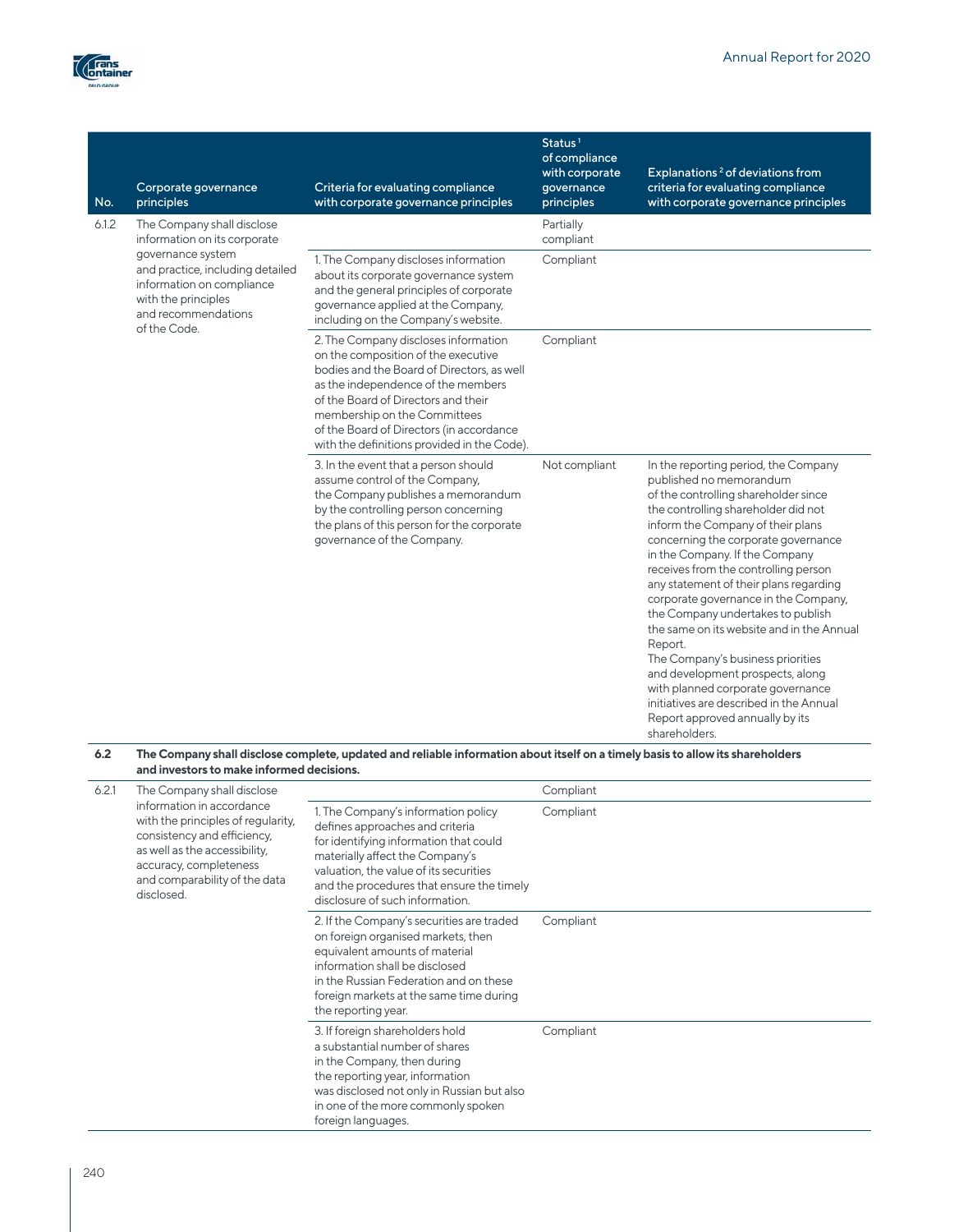| No.   | Corporate governance<br>principles                                                                                                                                                                                                                                                                                                             | Criteria for evaluating compliance<br>with corporate governance principles                                                                                                                                                                                                                                                         | Status <sup>1</sup><br>of compliance<br>with corporate<br>governance<br>principles | Explanations <sup>2</sup> of deviations from<br>criteria for evaluating compliance<br>with corporate governance principles |
|-------|------------------------------------------------------------------------------------------------------------------------------------------------------------------------------------------------------------------------------------------------------------------------------------------------------------------------------------------------|------------------------------------------------------------------------------------------------------------------------------------------------------------------------------------------------------------------------------------------------------------------------------------------------------------------------------------|------------------------------------------------------------------------------------|----------------------------------------------------------------------------------------------------------------------------|
| 6.2.2 | The Company shall avoid                                                                                                                                                                                                                                                                                                                        |                                                                                                                                                                                                                                                                                                                                    | Compliant                                                                          |                                                                                                                            |
|       | taking a formal approach<br>to the disclosure of information,<br>and shall disclose material<br>information about its activities<br>even when such disclosure<br>is not required by law.                                                                                                                                                       | 1. During the reporting period,<br>the Company disclosed its annual<br>and semi-annual financial statements<br>prepared according to IFRS.<br>The Company's Annual Report<br>for the reporting period included annual<br>financial statements that were prepared<br>in accordance with IFRS together<br>with the Auditor's Report. | Compliant                                                                          |                                                                                                                            |
|       |                                                                                                                                                                                                                                                                                                                                                | 2. The Company discloses full information<br>on the capital structure of the Company<br>in accordance with Recommendation<br>290 of the Code in the Annual Report<br>and on the Company's website.                                                                                                                                 | Compliant                                                                          |                                                                                                                            |
| 6.2.3 | The Annual Report, which<br>is one of the most important<br>tools for sharing information<br>with shareholders and other<br>interested parties, shall<br>contain information that<br>makes it possible to assess<br>the Company's activities<br>for the year.                                                                                  |                                                                                                                                                                                                                                                                                                                                    | Compliant                                                                          |                                                                                                                            |
|       |                                                                                                                                                                                                                                                                                                                                                | 1. The Company's Annual Report<br>provides information on the key aspects<br>of the Company's operations and its<br>financial performance.                                                                                                                                                                                         | Compliant                                                                          |                                                                                                                            |
|       |                                                                                                                                                                                                                                                                                                                                                | 2. The Company's Annual Report contains<br>information about the environmental<br>and social aspects of the Company's<br>activities.                                                                                                                                                                                               | Compliant                                                                          |                                                                                                                            |
| 6.3   | and unhindered access.                                                                                                                                                                                                                                                                                                                         | The Company shall provide information and documents at the request of shareholders in accordance with the principle of equal                                                                                                                                                                                                       |                                                                                    |                                                                                                                            |
| 6.3.1 | The Company shall provide<br>information and documents<br>requested by its shareholders<br>in accordance with the principle<br>of equal and unhindered access.                                                                                                                                                                                 |                                                                                                                                                                                                                                                                                                                                    | Compliant                                                                          |                                                                                                                            |
|       |                                                                                                                                                                                                                                                                                                                                                | 1. The Company's information policy<br>defines a nonburdensome procedure<br>for providing shareholders with access<br>to information, including information<br>about the Company's subsidiaries,<br>at the request of shareholders.                                                                                                | Compliant                                                                          |                                                                                                                            |
| 6.3.2 | When the Company provides                                                                                                                                                                                                                                                                                                                      |                                                                                                                                                                                                                                                                                                                                    | Compliant                                                                          |                                                                                                                            |
|       | information to shareholders,<br>it shall ensure a reasonable<br>balance between<br>the interests of specific<br>shareholders and the interests<br>of the Company itself,<br>which must protect<br>the confidentiality of important<br>trade secrets and information<br>that may have a material<br>impact on the Company's<br>competitiveness. | 1. During the reporting period,<br>the Company did not refuse to satisfy<br>shareholder requests for information,<br>or if it did deny any requests, then such<br>refusals were justified.                                                                                                                                         | Compliant                                                                          |                                                                                                                            |
|       |                                                                                                                                                                                                                                                                                                                                                | 2. In cases determined by the Company's<br>information policy, shareholders<br>are warned about the confidential nature<br>of the information that is disclosed<br>and assume responsibility to preserve its<br>confidentiality.                                                                                                   | Compliant                                                                          |                                                                                                                            |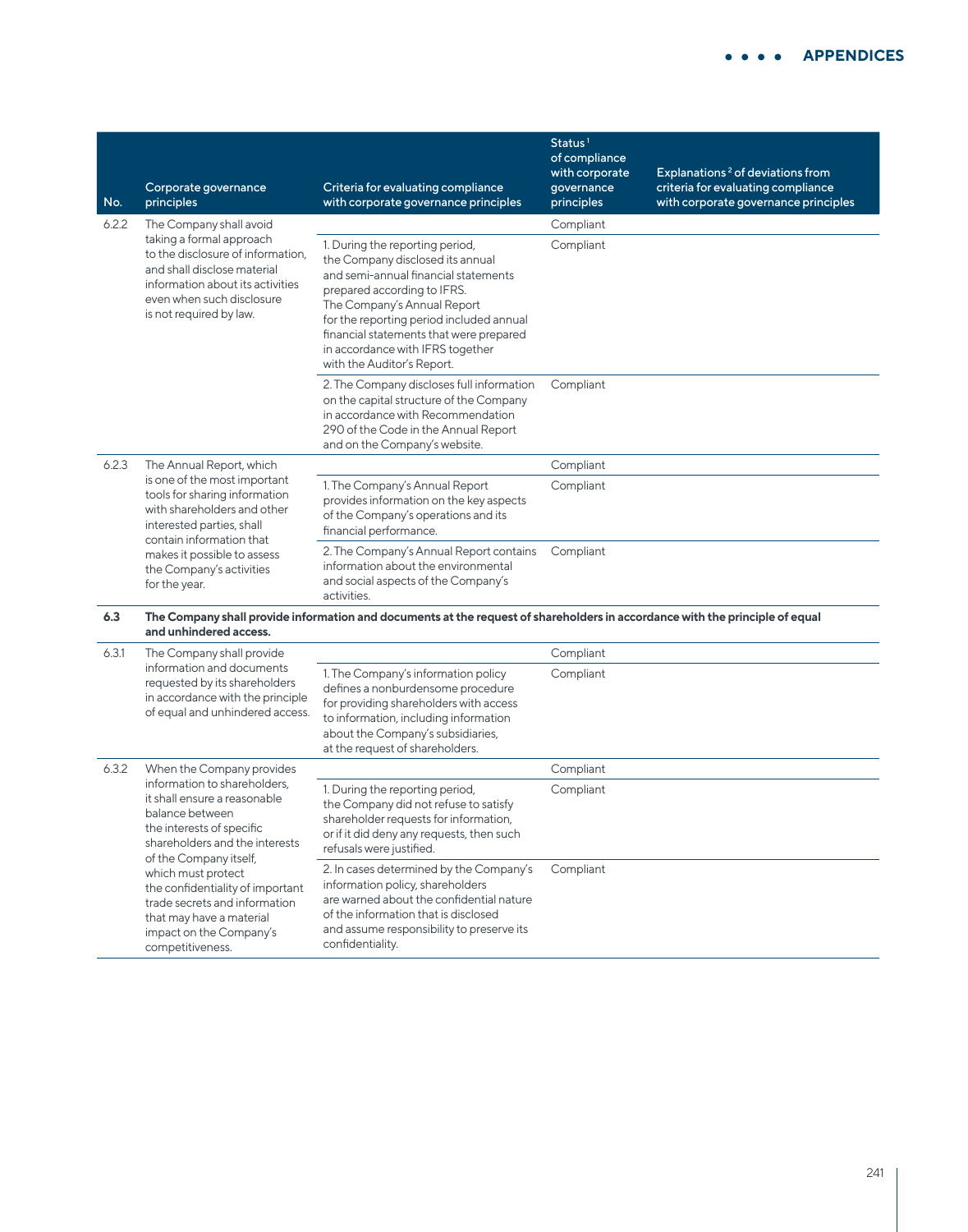an assessment to the Board of Directors.



| No.   | Corporate governance<br>principles                                                                                                                                                                                                                                                                                                                                                                                                                                                                                                                                                                                                                                                                                                   | Criteria for evaluating compliance<br>with corporate governance principles                                                                                                                                                                                                                                                                                                           | Status <sup>1</sup><br>of compliance<br>with corporate<br>governance<br>principles | Explanations <sup>2</sup> of deviations from<br>criteria for evaluating compliance<br>with corporate governance principles                                                                                                                                                                                                                                                                                                                                                                                                                                                                                                                                                                                |
|-------|--------------------------------------------------------------------------------------------------------------------------------------------------------------------------------------------------------------------------------------------------------------------------------------------------------------------------------------------------------------------------------------------------------------------------------------------------------------------------------------------------------------------------------------------------------------------------------------------------------------------------------------------------------------------------------------------------------------------------------------|--------------------------------------------------------------------------------------------------------------------------------------------------------------------------------------------------------------------------------------------------------------------------------------------------------------------------------------------------------------------------------------|------------------------------------------------------------------------------------|-----------------------------------------------------------------------------------------------------------------------------------------------------------------------------------------------------------------------------------------------------------------------------------------------------------------------------------------------------------------------------------------------------------------------------------------------------------------------------------------------------------------------------------------------------------------------------------------------------------------------------------------------------------------------------------------------------------|
| 7.1   |                                                                                                                                                                                                                                                                                                                                                                                                                                                                                                                                                                                                                                                                                                                                      | Any actions that may materially affect the Company's share capital structure and its financial position and, accordingly, the position<br>of its shareholders ("material corporate actions") shall be taken under fair terms and conditions that ensure that the rights and interests<br>of shareholders as well as other interested parties, are observed.                          |                                                                                    |                                                                                                                                                                                                                                                                                                                                                                                                                                                                                                                                                                                                                                                                                                           |
| 7.1.1 | Material corporate actions<br>include the reorganization<br>of the Company,<br>the acquisition of 30 percent<br>or more of the voting<br>shares (takeover), material<br>transactions by the Company,<br>an increase or decrease<br>in the Company's share<br>capital, the listing and delisting<br>of Company shares<br>and other actions that may<br>lead to a significant change<br>in the rights of shareholders<br>or a violation of their interests.<br>The Company's charter shall<br>include a list of (or criteria<br>for identifying) transactions<br>or other actions falling within<br>the category of material<br>corporate actions. These<br>actions fall within the purview<br>of the Company's Board<br>of Directors. | 1. The Company's Charter shall include<br>a list of transactions or other actions<br>falling within the category of material<br>corporate actions and criteria for their<br>determination. Decisions regarding<br>material corporate actions fall within<br>the purview of the Board of Directors.<br>In cases where the authority to perform<br>these corporate actions is invested | Compliant<br>Compliant                                                             |                                                                                                                                                                                                                                                                                                                                                                                                                                                                                                                                                                                                                                                                                                           |
|       |                                                                                                                                                                                                                                                                                                                                                                                                                                                                                                                                                                                                                                                                                                                                      | by law in the general meeting<br>of shareholders, the Board of Directors<br>provides shareholders with appropriate<br>recommendations.                                                                                                                                                                                                                                               |                                                                                    |                                                                                                                                                                                                                                                                                                                                                                                                                                                                                                                                                                                                                                                                                                           |
|       |                                                                                                                                                                                                                                                                                                                                                                                                                                                                                                                                                                                                                                                                                                                                      | 2. At a minimum, the Company's Charter<br>recognises the following to be material<br>corporate actions: the reorganisation<br>of the Company, the acquisition of 30<br>percent or more of voting shares<br>(takeover), material transactions<br>by the Company, an increase or<br>decrease in the Company's share capital<br>and the listing and delisting of Company's<br>shares.   | Compliant                                                                          |                                                                                                                                                                                                                                                                                                                                                                                                                                                                                                                                                                                                                                                                                                           |
| 7.1.2 | The Board of Directors shall play<br>a key role in making decisions                                                                                                                                                                                                                                                                                                                                                                                                                                                                                                                                                                                                                                                                  |                                                                                                                                                                                                                                                                                                                                                                                      | Partially<br>compliant                                                             |                                                                                                                                                                                                                                                                                                                                                                                                                                                                                                                                                                                                                                                                                                           |
|       | or making recommendations<br>about material corporate<br>actions. The Board of Directors<br>shall rely on the position<br>of the Company's independent<br>directors.                                                                                                                                                                                                                                                                                                                                                                                                                                                                                                                                                                 | 1. The Company has determined<br>a procedure under which<br>the independent directors declare their<br>positions on material corporate actions<br>prior to their approval.                                                                                                                                                                                                           | Partially<br>compliant                                                             | The Company does not have a special<br>procedure where independent directors<br>state their opinion on material corporate<br>actions before their approval.<br>Material corporate actions are also<br>considered at meetings of the Board<br>of Directors and the Committees<br>of the Board of Directors, which include<br>independent Directors. Materials<br>to the meetings of the Board of Directors<br>and the Committees shall be provided<br>within the term that allows taking a stand<br>on items on the agenda.<br>Thus, independent directors will be able<br>to assess material corporate actions<br>involving potential conflicts of interest<br>in advance and provide the results of such |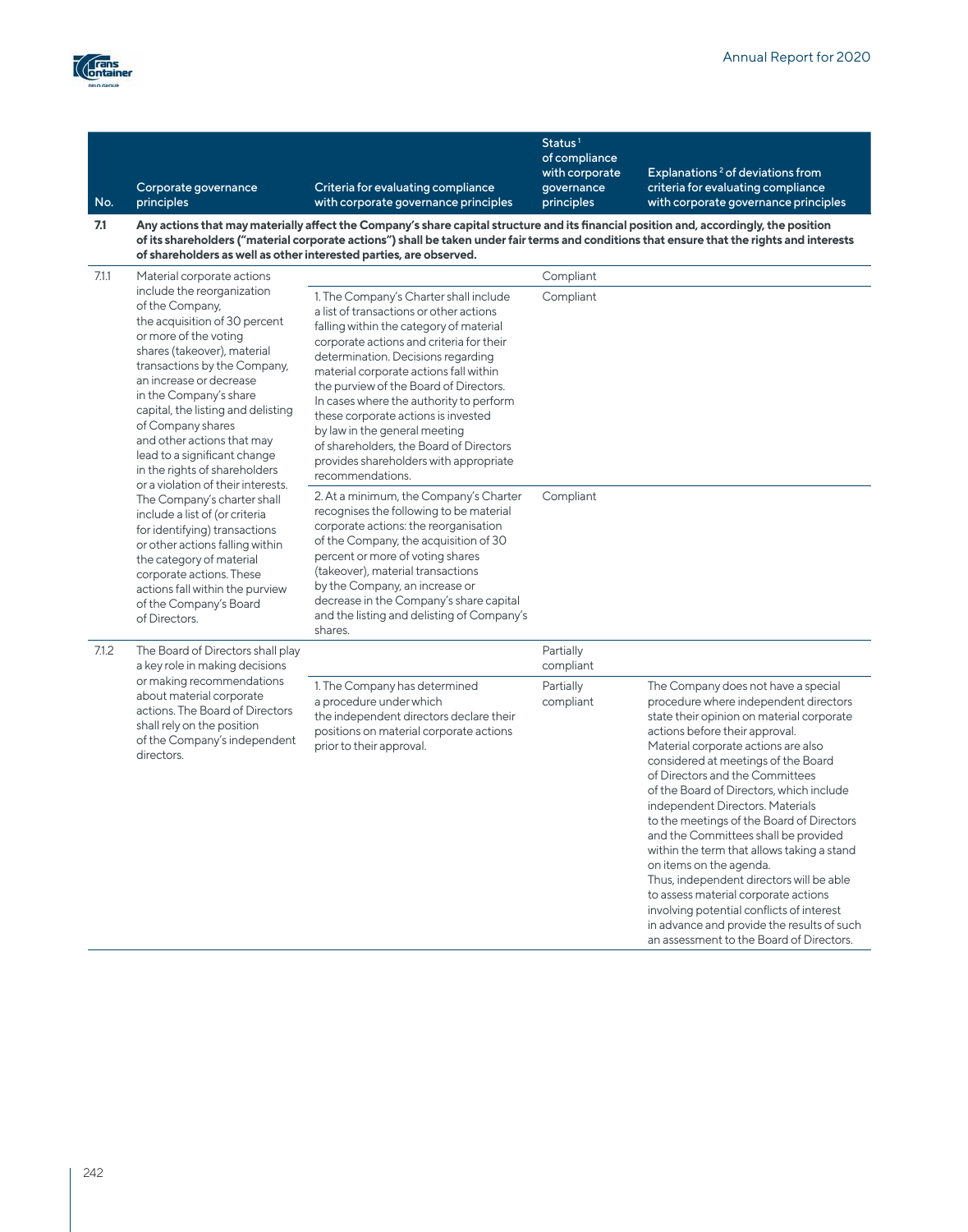| No.   | Corporate governance<br>principles                                                                                                                                                                                                                                                                                                                                                                                                                                                                                                                                                                               | Criteria for evaluating compliance<br>with corporate governance principles                                                                                                                                                                | Status <sup>1</sup><br>of compliance<br>with corporate<br>qovernance<br>principles | Explanations <sup>2</sup> of deviations from<br>criteria for evaluating compliance<br>with corporate governance principles |
|-------|------------------------------------------------------------------------------------------------------------------------------------------------------------------------------------------------------------------------------------------------------------------------------------------------------------------------------------------------------------------------------------------------------------------------------------------------------------------------------------------------------------------------------------------------------------------------------------------------------------------|-------------------------------------------------------------------------------------------------------------------------------------------------------------------------------------------------------------------------------------------|------------------------------------------------------------------------------------|----------------------------------------------------------------------------------------------------------------------------|
| 7.1.3 | When carrying out material<br>corporate actions that affect<br>the rights and lawful interests<br>of shareholders, equal<br>conditions shall be afforded<br>to all shareholders. If<br>the mechanisms protecting<br>the rights of shareholders<br>under the law are insufficient.<br>then further measures<br>to protect the rights and lawful<br>interests of the Company's<br>shareholders shall be taken.<br>In doing so, the Company<br>shall be governed not only<br>by compliance with the formal<br>requirements of the law but also<br>by the principles of corporate<br>governance set out in the Code. |                                                                                                                                                                                                                                           | Compliant                                                                          |                                                                                                                            |
|       |                                                                                                                                                                                                                                                                                                                                                                                                                                                                                                                                                                                                                  | 1. Considering the nature<br>of the Company's business,<br>the Company's Charter establishes<br>lower criteria than the minimum<br>provided for under law for classifying<br>the Company's transactions as material<br>corporate actions. | Compliant                                                                          |                                                                                                                            |
|       |                                                                                                                                                                                                                                                                                                                                                                                                                                                                                                                                                                                                                  | 2. During the reporting period, all material<br>corporate actions were approved before<br>they were carried out.                                                                                                                          | Compliant                                                                          |                                                                                                                            |
| 72    |                                                                                                                                                                                                                                                                                                                                                                                                                                                                                                                                                                                                                  | The Company shall provide a procedure for material corporate actions which allows shareholders to receive timely and complete                                                                                                             |                                                                                    |                                                                                                                            |

**7.2 The Company shall provide a procedure for material corporate actions which allows shareholders to receive timely and complete information on such actions, provides them with the opportunity to influence decision making about such actions and ensures compliance and an adequate level of protection of shareholder rights in the performance of such actions.**

| 7.2.1 | Information about material<br>corporate actions shall<br>be disclosed together<br>with the reasons, conditions<br>and consequences of such<br>actions. |                                                                                                                                                                                                          | Compliant |
|-------|--------------------------------------------------------------------------------------------------------------------------------------------------------|----------------------------------------------------------------------------------------------------------------------------------------------------------------------------------------------------------|-----------|
|       |                                                                                                                                                        | 1. During the reporting period,<br>the Company promptly and thoroughly<br>disclosed information on the Company's<br>material corporate actions, including<br>the reasons for and timing of such actions. | Compliant |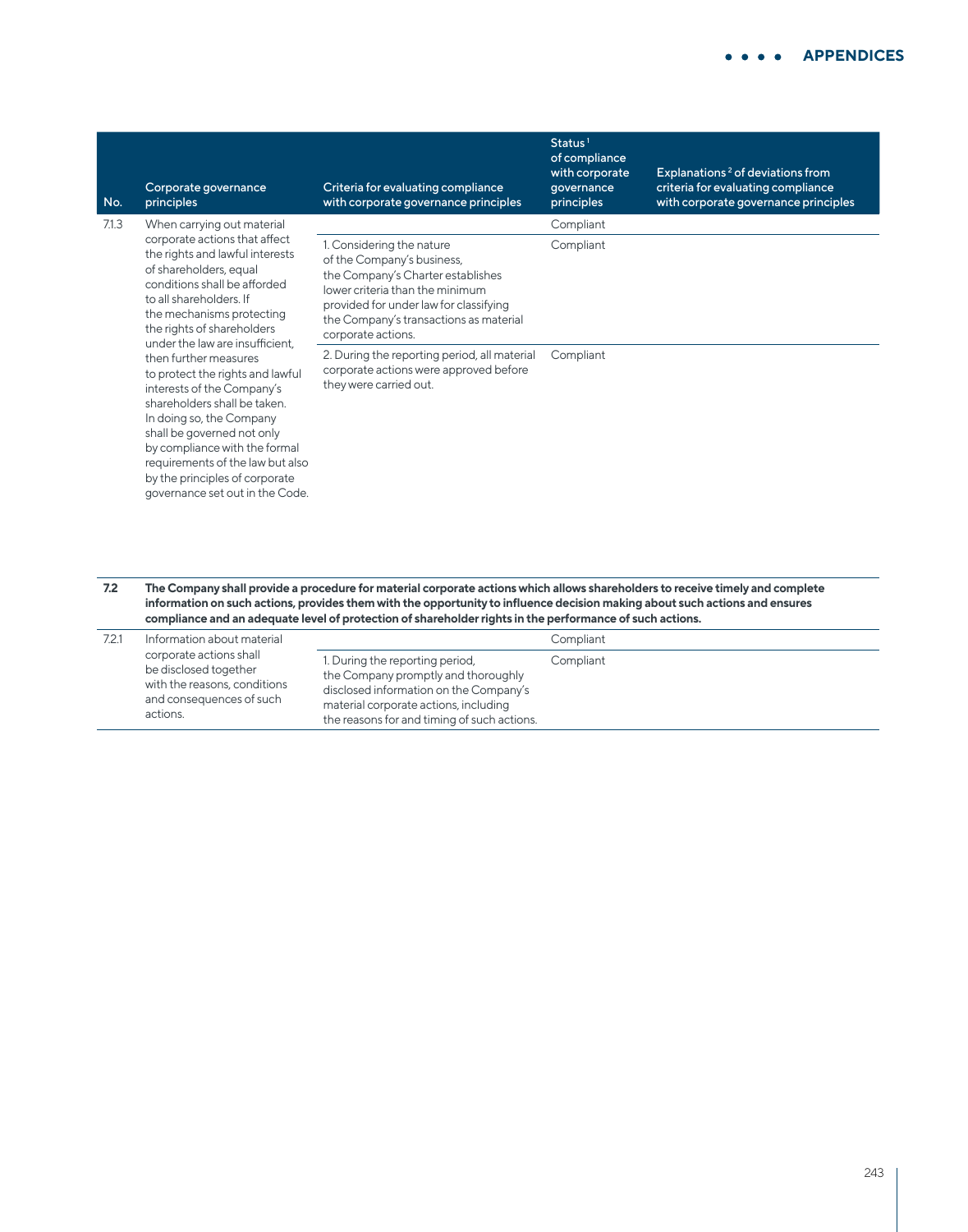

| No.   | Corporate governance<br>principles                                                                                                            | Criteria for evaluating compliance<br>with corporate governance principles                                                                                                                                                                   | Status <sup>1</sup><br>of compliance<br>with corporate<br>governance<br>principles | Explanations <sup>2</sup> of deviations from<br>criteria for evaluating compliance<br>with corporate governance principles                                                                                                                                                                                                                                                                                                                                                                                                                                                                                                                                                                                                                                                                                                                                                                                                                                                                                                                                                                                                                                                                                                                |
|-------|-----------------------------------------------------------------------------------------------------------------------------------------------|----------------------------------------------------------------------------------------------------------------------------------------------------------------------------------------------------------------------------------------------|------------------------------------------------------------------------------------|-------------------------------------------------------------------------------------------------------------------------------------------------------------------------------------------------------------------------------------------------------------------------------------------------------------------------------------------------------------------------------------------------------------------------------------------------------------------------------------------------------------------------------------------------------------------------------------------------------------------------------------------------------------------------------------------------------------------------------------------------------------------------------------------------------------------------------------------------------------------------------------------------------------------------------------------------------------------------------------------------------------------------------------------------------------------------------------------------------------------------------------------------------------------------------------------------------------------------------------------|
| 7.2.2 | The rules and procedures<br>governing material corporate<br>actions taken by the Company<br>shall be established<br>in the Company's by-laws. |                                                                                                                                                                                                                                              | Partially<br>compliant                                                             |                                                                                                                                                                                                                                                                                                                                                                                                                                                                                                                                                                                                                                                                                                                                                                                                                                                                                                                                                                                                                                                                                                                                                                                                                                           |
|       |                                                                                                                                               | 1. The Company's by-laws<br>stipulate the procedure governing<br>the engagement of an independent<br>appraiser to determine the value<br>of the property that is alienated or<br>acquired through a major or a related<br>party transaction. | Partially<br>compliant                                                             | The Company's by-laws do not<br>provide for the procedure of engaging<br>an independent appraiser to determine<br>the value of property disposed of or<br>acquired in a major transaction or a related<br>party transaction. Still, if there are grounds<br>for the disposal or acquisition of property,<br>the Company will engage an appraiser<br>to determine its value under the Russian law.<br>Pursuant to the Company's Charter,<br>when approving these transactions,<br>the Board of Directors makes a separate<br>resolution on the price (monetary value)<br>of the property, including based on its<br>market value. The appraiser is engaged<br>by the Company not only in cases provided<br>for by the law but also in other cases under<br>the Company's Charter and/or as per<br>resolutions of the Company's governance<br>bodies. If the market value determination<br>is stipulated by the Law On Joint-Stock<br>Companies and the Company's Charter,<br>the approval of the appraiser's candidacy<br>is carried out by the Board of Directors.<br>The TransContainer's Programme of non-<br>core immovable assets disposal implies<br>the independent assessment during<br>the disposal of non-core immovable assets. |
|       |                                                                                                                                               | 2. The Company's by-laws stipulate<br>the procedure for engaging<br>an independent appraiser to determine<br>the value of the Company's shares<br>to be purchased or repurchased.                                                            | Partially<br>compliant                                                             | The Company's by-laws do not<br>provide for the mandatory procedure<br>of engaging an independent appraiser<br>to determine the value of the Company's<br>shares to be purchased or repurchased.<br>In the reporting period and earlier periods,<br>there were no such cases. Still, if there<br>are grounds for the repurchase of its shares,<br>the Company will engage an appraiser<br>for the Board of Directors to determine<br>the repurchase price under the Law On Joint-<br>Stock Companies.<br>Pursuant to the Company's Charter, when<br>approving these transactions, the Board<br>of Directors makes a separate resolution<br>on the repurchase price of shares, including<br>based on their market value. The appraiser<br>is engaged by the Company not only in cases<br>provided for by the law but also in other cases<br>under the Company's Charter and/or as per<br>resolutions of the Company's governance<br>bodies.                                                                                                                                                                                                                                                                                                |